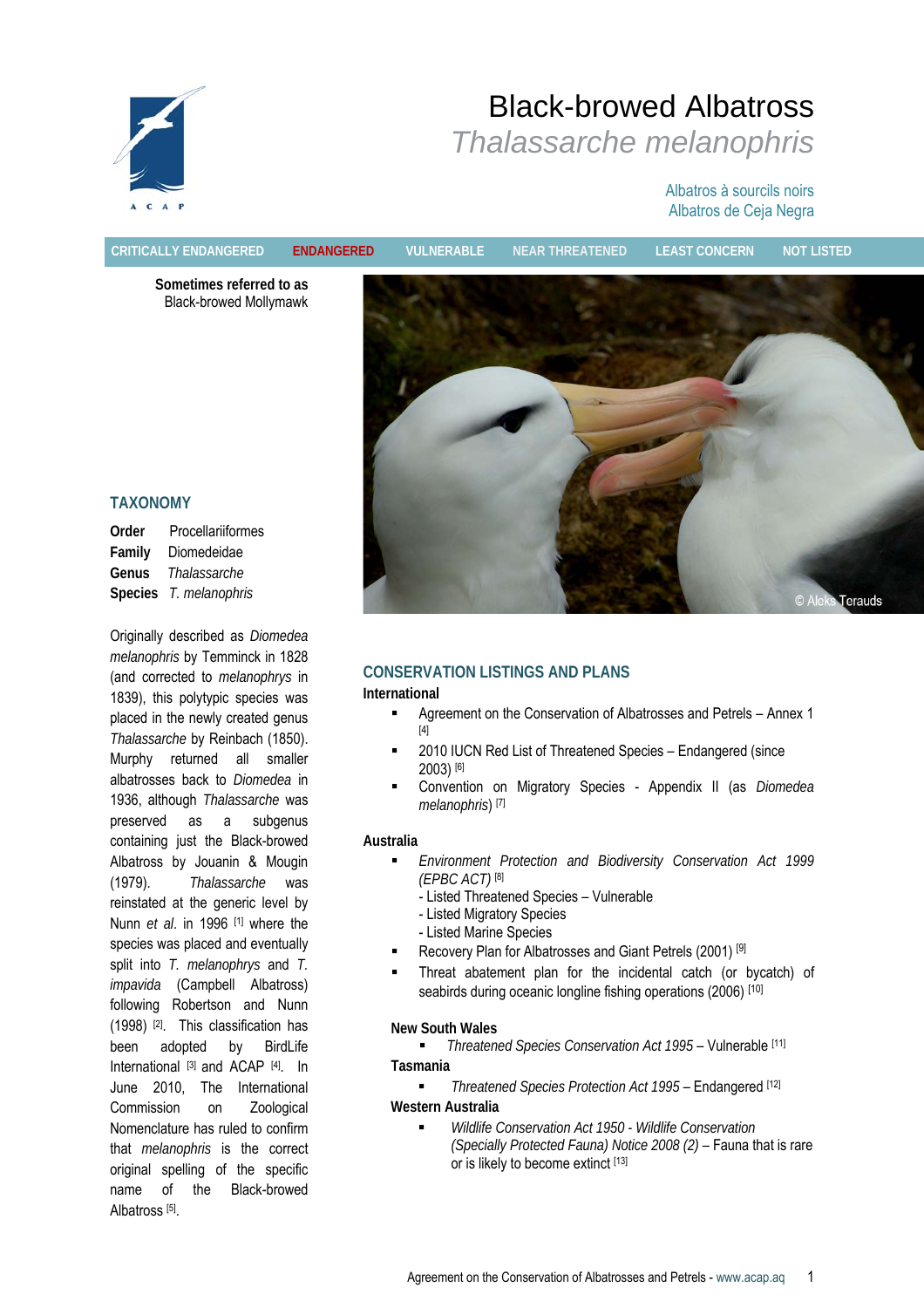#### **Brazil**

- National Species List of Brazilian Fauna Threatened with Extinction (Lista Nacional das Espécies da Fauna Brasileira Ameaçadas de Extinção) - Vulnerable [14]
- National Plan of Action for the Conservation of Albatrosses and Petrels (NPOA Seabirds Brazil) [15]

#### **Chile**

National Plan of Action for reducing by-catch of seabirds in longline fisheries (PAN-AM/CHILE) 2007 [16]

#### **Falkland Islands (Islas Malvinas)**

- *Conservation of Wildlife and Nature Ordinance 1999* [17]
- *Fisheries (Conservation and Management) Ordinance 2005* [18]
- Falkland Islands FAO National Plan of Action for Reducing Incidental Catch of Seabirds In Longline Fisheries 2004 [19]

#### **France**

 *Ministerial Order of 14 August 1998 (Arrêté du 14 août 1998*; as *Diomedea melanophris)* [20] - Listed Protected Species

#### **New Zealand**

- *New Zealand Wildlife Act 1953* [21]
- Action Plan for Seabird Conservation in New Zealand; Part B: Non-Threatened Seabirds [22]
- New Zealand Threat Classification System List 2008 Coloniser [23]

#### **South Africa**

- *Sea Birds and Seals Protection Act, 1973 (Act No. 46 of 1973) (SBSPA)* [24]
- *Marine Living Resources Act (Act No. 18 of 1996)*: Publication of Policy on the Management of Seals, Seabirds and Shorebirds: 2007 [25]
- National Plan of Action (NPOA) for Reducing the Incidental Catch of Seabirds in Longline Fisheries 2008<sup>[26]</sup>

# **South Georgia (Islas Georgias del Sur)**

- *Falkland Island Dependencies Conservation Ordinance 1975* [27]
- FAO International Plan of Action Seabirds: An assessment for fisheries operating in South Georgia and South Sandwich Islands [28]

#### **Uruguay**

 National Plan of Action for Reducing the Incidental Catch of Seabirds in Uruguayan Fisheries (PAN - Aves Marinas Uruguay) 2007 [29]

# **BREEDING BIOLOGY**

*Thalassarche melanophris* is a colonial, annual breeding species, although only 75% of successful breeders and 67% of failed breeders breed the following year <sup>[30]</sup>. Each breeding cycle lasts about eight months (Table 1). Depending on location, birds begin returning to colonies from early (Macquarie Island [31], Iles Crozet [32]) to late September (South Georgia/Islas Georgias del Sur [33]). A single egg is laid from late September through October on Macquarie Island [34], and throughout October on Crozet [32] and Kerguelen [35]. Chicks hatch in December and fledge in April – May [31, 34], after 125 days in the nest on Îles Crozet [32]. On South Georgia (Islas Georgias del Sur) egg laying occurs from late October to early November, with chicks hatching in late December to early January after a mean incubation of 68  $\pm$ 1.2 days and fledging at about 117 days in April - May [33, 36]. Immature birds begin returning to land at least two years after fledging; the numbers of returning birds increase up to age six [37]. The median age of first breeding is 10 (range 8-13 years) [36].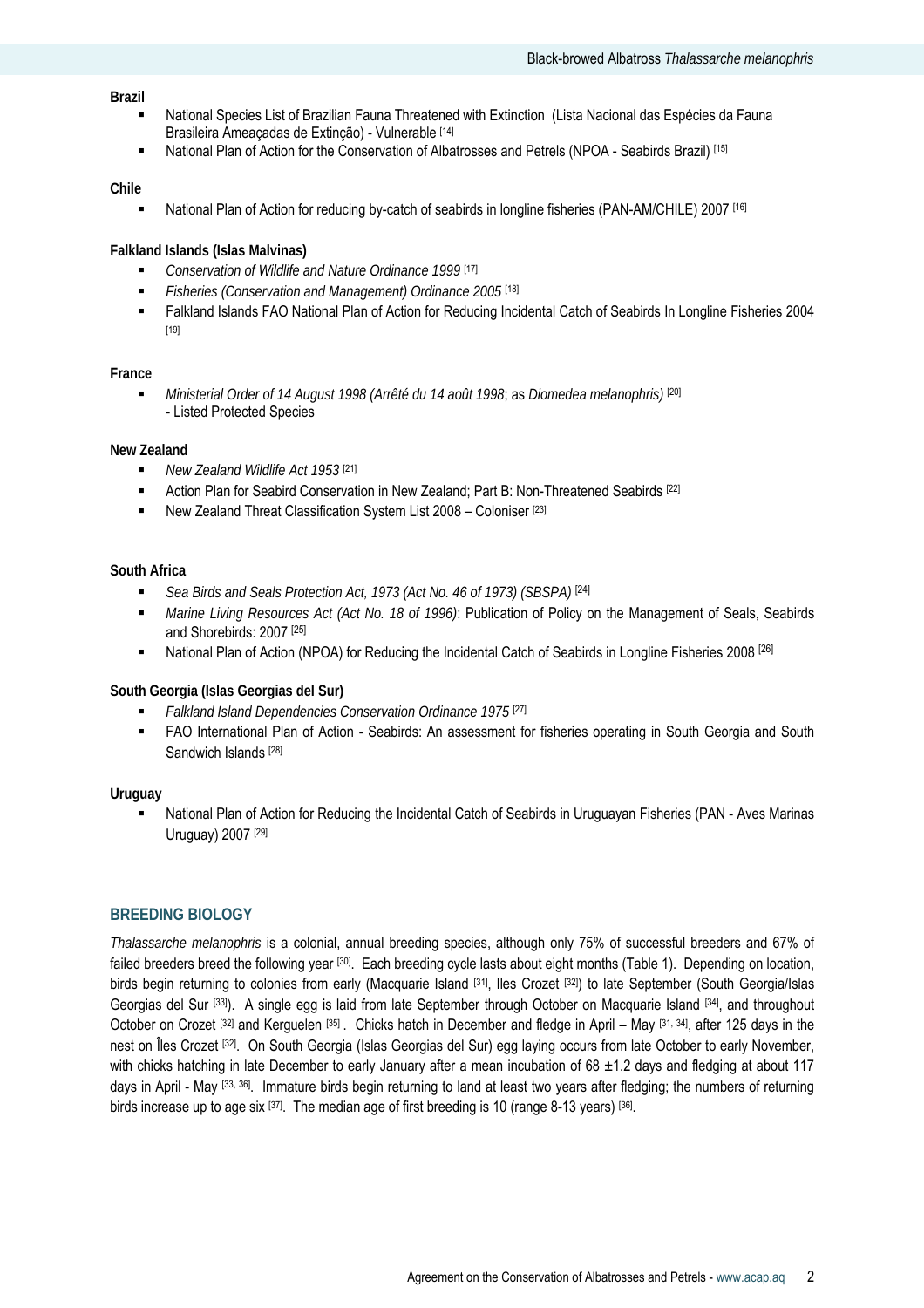Table 1. *Breeding cycle of* T. melanophris *across all sites. See text for site-specific periods.* 

|                        | Jun | Jul | Aug | Sep | Oct | Nov | Dec | Jan | Feb | Mar | Apr | May |
|------------------------|-----|-----|-----|-----|-----|-----|-----|-----|-----|-----|-----|-----|
| At colonies            |     |     |     |     |     |     |     |     |     |     |     |     |
| Egg laying             |     |     |     |     |     |     |     |     |     |     |     |     |
| Incubating             |     |     |     |     |     |     |     |     |     |     |     |     |
| Chick provisioning     |     |     |     |     |     |     |     |     |     |     |     |     |
| <b>BREEDING STATES</b> |     |     |     |     |     |     |     |     |     |     |     |     |

Table 2. *Distribution of the global* T. melanophris *population among Parties to the Agreement.*

|                       | Australia | Chile | Disputed* | France | New Zealand |
|-----------------------|-----------|-------|-----------|--------|-------------|
| <b>Breeding pairs</b> | ີ 1%      | 21%   | 79%       | $-1\%$ | :1%         |

\*A dispute exists between the Governments of Argentina and the United Kingdom of Great Britain and Northern Ireland concerning sovereignty over the Falkland Islands (Islas Malvinas), South Georgia and the South Sandwich Islands (Islas Georgias del Sur y Islas Sandwich del Sur) and the surrounding maritime areas.

# **BREEDING SITES**

*Thalassarche melanophris* breed on seven subantarctic islands or archipelagoes – South Georgia (Islas Georgias del Sur), Crozet, Kerguelen, Heard and McDonald, Macquarie, Antipodes, and Campbell, as well as on Falkland Islands (Islas Malvinas) and four island groups off southern Chile – Diego Ramirez, Evangelistas, Diego de Almagro, and Ildefonso (Figure 1). Two additional populations in southern Chile have been discovered recently on islets in Tierra del Fuego [38] and in the Magallanes region [39]. One breeding pair was recorded on the Snares Islands in 1986 [40] but is not considered further in this assessment. Approximately 67% of the global population occurs on the Falkland Islands (Islas Malvinas) (Table 3). The total breeding population is estimated at *c*. 602,000 pairs, down from the 682,000 pairs estimated in 1998 [41].



Figure 1. *The location of the main* T. melanophris *breeding sites and the species' approximate range inferred from observations and satellite-tracking data. The boundaries of selected Regional Fisheries Management Organisations (RFMOs) are also shown.* 

CCAMLR – Commission for the Conservation of Antarctic Marine Living Resources CCSBT - Convention for the Conservation of Southern Bluefin Tuna IATTC - Inter-American Tropical Tuna Commission ICCAT - International Commission for the Conservation of Atlantic Tunas IOTC - Indian Ocean Tuna Commission WCPFC - Western and Central Pacific Fisheries Commission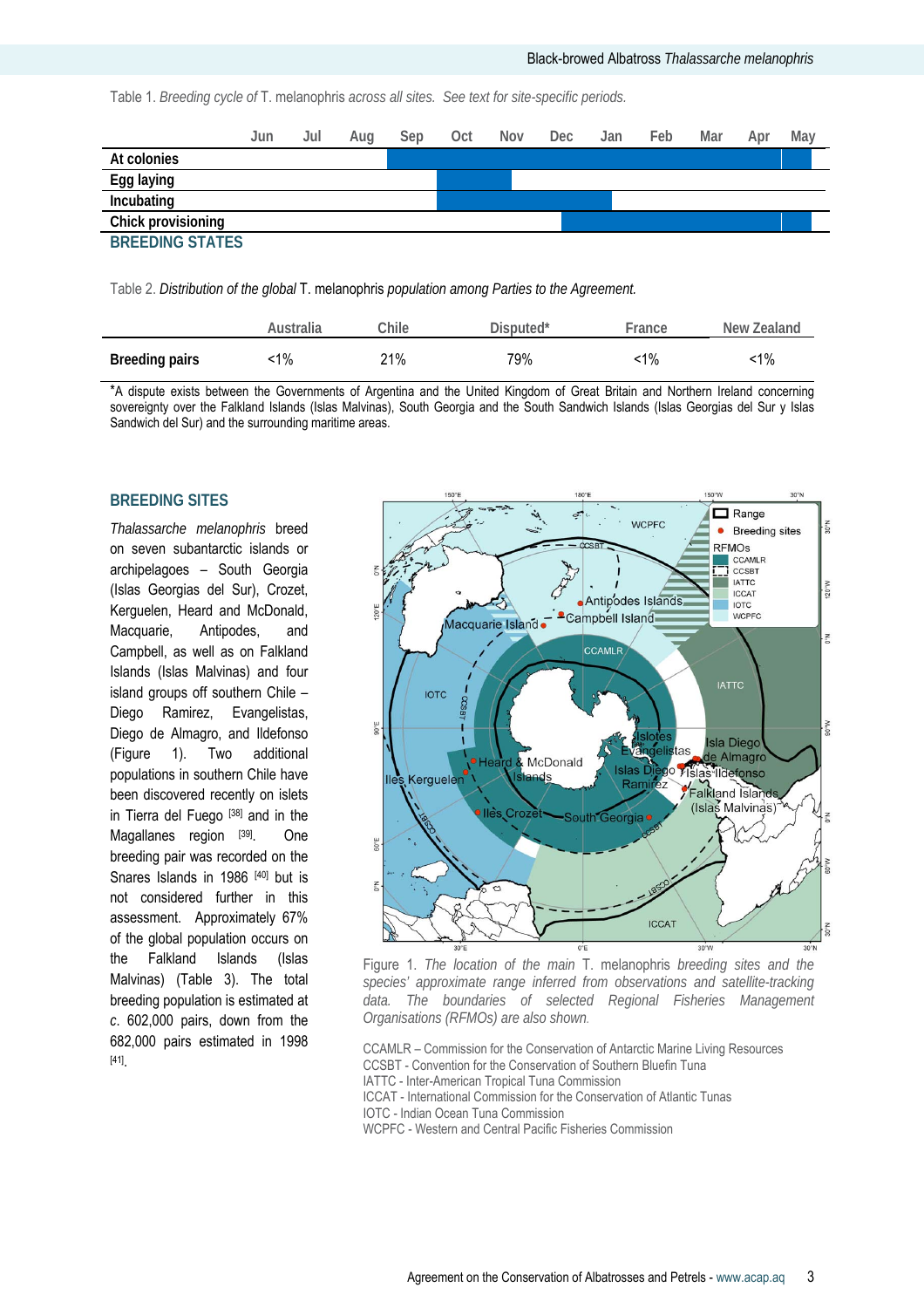Table 3. *Estimates of the population size (breeding pairs) for each* T. melanophris *breeding site. Table based on unpublished data (Tasmanian Department of Primary Industries and Water (DPIW) - Macquarie Island; Centre d'Etudes Biologiques de Chizé, Centre National De La Recherche Scientifique (CNRS) - Jeanne d'Arc Peninsula), and published references as indicated. Falkland Islands (Islas Malvinas) numbers in italics are from aerial photographs (Monitoring Method D) from Strange 2008 [42].* 

| <b>Breeding site location</b>                                                     | Jurisdiction | Years monitored                                    | Monitoring<br>method | Monitoring<br>accuracy | Annual breeding<br>pairs (last census) |
|-----------------------------------------------------------------------------------|--------------|----------------------------------------------------|----------------------|------------------------|----------------------------------------|
| <b>Heard and McDonald</b><br><b>Islands</b><br>Heard Island<br>53° 12'S, 73° 32'E | Australia    | 1948-1955,<br>1963, 1980, 1983,<br>1986-1988, 2001 | A,D                  | Medium                 | $c. 600$ (2001) [43]                   |
| Macquarie Island                                                                  |              | 1995-2007                                          | A                    | High                   | 46 (2007)                              |
| 54° 37'S, 158° 51'E<br><b>Bishop and Clerk Islets</b><br>55° 06'S, 158° 41'E      | Australia    | 1993                                               | C                    | Medium                 | 141 (1993) [41]                        |
| Total<br>% of all sites                                                           |              |                                                    |                      |                        | 787<br>0.1%                            |
| Isla Diego de Almagro<br>51° 30'S, 75° 15'W                                       | Chile        | 1984,2002                                          | E                    | High                   | 15,594 (2002) [44]                     |
| <b>Total</b><br>% of all sites                                                    |              |                                                    |                      |                        | 15,594<br>2.6%                         |
| Islotes Evangelistas                                                              |              |                                                    |                      |                        |                                        |
| 52° 23'S, 75° 05'W<br><b>Islote Elcano</b>                                        | Chile        | 2003                                               | D                    | High                   | 3,285 (2003) [45]                      |
| <b>Islote Lobos</b>                                                               |              | 2003                                               | D                    | High                   | 1,384 (2003) [45]                      |
| Total<br>% of all sites                                                           |              |                                                    |                      |                        | 4,669<br>0.8%                          |
| Islas Diego Ramirez                                                               |              | 1981,2003                                          | A, D, E              | High                   | 55,000 (2003) [46]                     |
| 56° 31'S, 68° 43'W<br>Isla Gonzalo                                                |              | 1980, 1997, 1999-<br>2003                          | D                    | High                   | 6,618 (2003) [46]                      |
| Isla Bartolomé                                                                    |              | 2003                                               | A, D, E              | High                   | 35,006 (2003) [46]                     |
| <b>Islote Santander</b>                                                           | Chile        | 2003                                               | D                    | High                   | 385 (2003) [46]                        |
| <b>Islote Ester</b>                                                               |              | 2003                                               | D,E                  | High                   | 2,517 (2003) [46]                      |
| Islote Mendoza                                                                    |              | 2003                                               | D                    | High                   | 272 (2003) [46]                        |
| <b>Islote Martinez</b>                                                            |              | 2003                                               | D                    | High                   | 136 (2003) [46]                        |
| <b>Islote Schlatter</b><br><b>Islote Norte</b>                                    |              | 2003<br>2003                                       | D<br>D               | High                   | 169 (2003) [46]<br>1,250 (2003) [46]   |
| Total                                                                             |              |                                                    |                      | High                   |                                        |
| % of all sites                                                                    |              |                                                    |                      |                        | c.55,000<br>9.2%                       |
| Islas Ildefonso<br>55° 44'S, 69° 28'W                                             |              | 1914,2001,2003                                     | A, D, E              | High                   | 47,000 (2003) [47]                     |
| <b>Isla Cinclodes</b>                                                             |              | 2001,2003                                          | D,E                  | High                   | 736 (2003) [47]                        |
| <b>Isla Norte</b>                                                                 | Chile        | 1985,2001,2003                                     | A, D, E              | High                   | 10,374 (2003) [47]                     |
| Isla Spirit                                                                       |              | 2001,2003                                          | D,E                  | High                   | 1,314 (2003) [47]                      |
| Isla Square                                                                       |              | 2001,2003                                          | D,E                  | High                   | 464 (2003) [47]                        |
| Isla Sur                                                                          |              | 2001,2003                                          | D,E                  | High                   | 4,961(2003) [47]                       |
| Isla Grande                                                                       |              | 2003, 2007                                         | D,E                  | High                   | 29,146 (2003) [47]                     |
| Total<br>% of all sites                                                           |              |                                                    |                      |                        | c.47,000<br>7.8%                       |
| <b>Islote Albatros</b><br>54° 27' S, 69° 01' W                                    | Chile        | 2003,2007                                          | F                    | Unknown                | 40-50 (2007) [48]                      |
| <b>Islote Leonard</b><br>53° 23'S, 74° 04'W                                       | Chile        | 2006                                               | A,E                  | High                   | 594 (2006) [39]                        |
| Total<br>% of all sites                                                           |              |                                                    |                      |                        | 648<br>0.1%                            |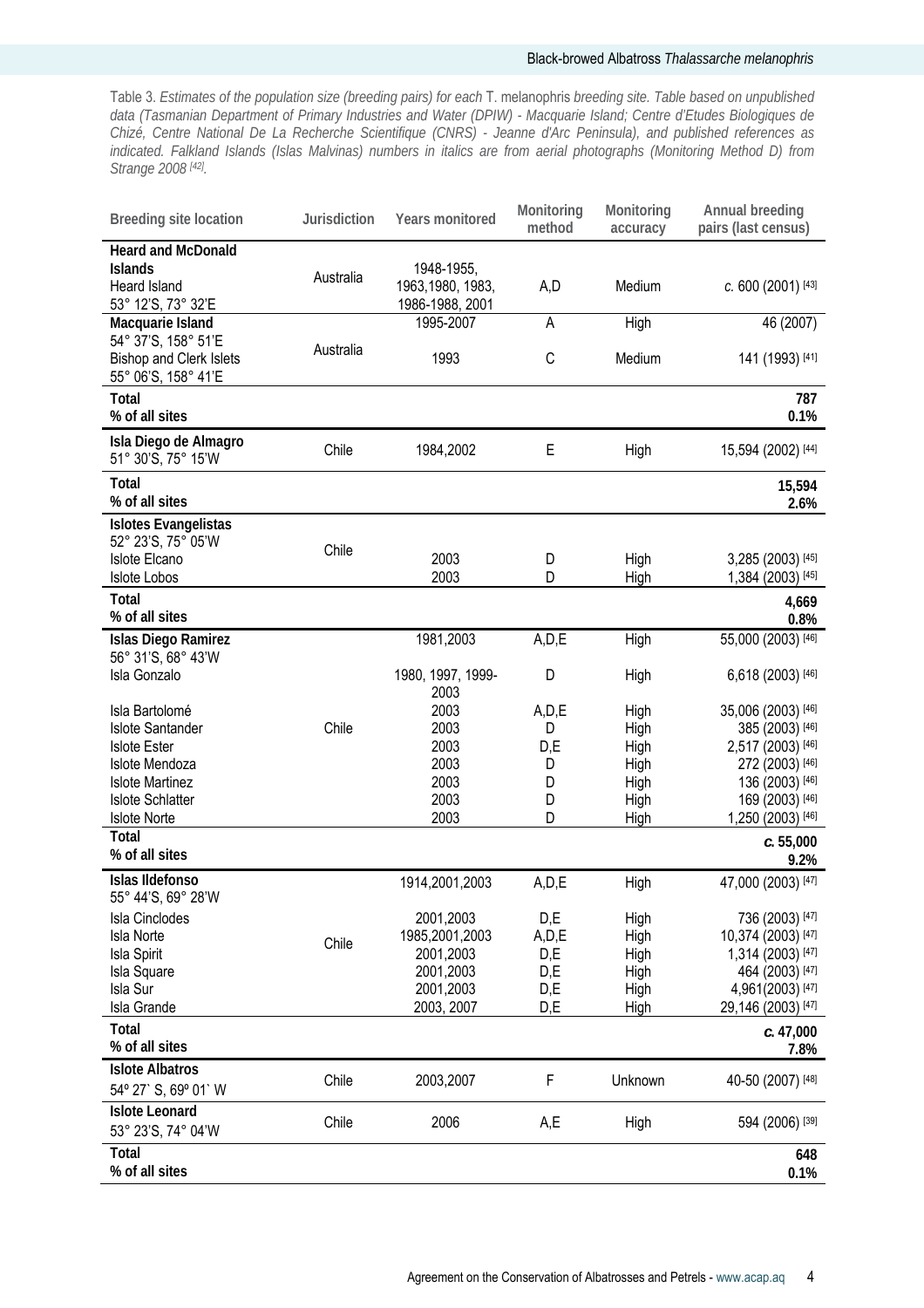| Malvinas) [49] / [42]<br>2001, 2006<br>A, E, G<br>High<br>Grand Jason<br>1988, 2001, 2006<br>A, C<br>High<br>Steeple Jason<br>1985, 2001, 2006<br>High<br>Ε<br>South Jason<br>1986, 2001, 2006<br>Α<br>High<br>Elephant Jason<br>1963, 1990, 1994,<br>West Point Island<br>E<br>1995, 2001, 2006<br>High<br>1993, 1996, 2001,<br>Α<br>High<br>Saunders Island<br>2006<br>Disputed*<br>1981, 2001, 2006<br>Α<br>High<br>Beauchêne Island<br>E<br>1993, 1995, 2001,<br>High<br>New Island<br>2006<br>1995, 2001, 2006<br>A,E<br>High<br>North Island<br>1988, 1993, 2001,<br>A, E<br>High<br>Grave Cove<br>2006<br>1988, 2001, 2006<br>Α<br>High<br>Keppel Island<br>1986, 2001, 2006<br>A<br>High<br><b>Bird Island</b><br>Total<br>% of all sites | 49,462 / 55,183 (2006)<br>171,286 / 145, 964 (2006)<br>1,738 / 1,550 (2006)<br>1,120 / 1,302 (2006)<br>13,928 (2006)<br>10,740 (2006)<br>108,984 / 108,247 (2006)<br>(2008)<br>20,083 (2006) / 26,795<br>(2008)<br>285 (2006)<br>1,623 (2006)<br>9,990 (2006) / 15,469<br>(2006)<br>399,416 |
|---------------------------------------------------------------------------------------------------------------------------------------------------------------------------------------------------------------------------------------------------------------------------------------------------------------------------------------------------------------------------------------------------------------------------------------------------------------------------------------------------------------------------------------------------------------------------------------------------------------------------------------------------------------------------------------------------------------------------------------------------|---------------------------------------------------------------------------------------------------------------------------------------------------------------------------------------------------------------------------------------------------------------------------------------------|
|                                                                                                                                                                                                                                                                                                                                                                                                                                                                                                                                                                                                                                                                                                                                                   |                                                                                                                                                                                                                                                                                             |
|                                                                                                                                                                                                                                                                                                                                                                                                                                                                                                                                                                                                                                                                                                                                                   | 10,177 (2006) / 13,331                                                                                                                                                                                                                                                                      |
|                                                                                                                                                                                                                                                                                                                                                                                                                                                                                                                                                                                                                                                                                                                                                   |                                                                                                                                                                                                                                                                                             |
|                                                                                                                                                                                                                                                                                                                                                                                                                                                                                                                                                                                                                                                                                                                                                   |                                                                                                                                                                                                                                                                                             |
|                                                                                                                                                                                                                                                                                                                                                                                                                                                                                                                                                                                                                                                                                                                                                   |                                                                                                                                                                                                                                                                                             |
|                                                                                                                                                                                                                                                                                                                                                                                                                                                                                                                                                                                                                                                                                                                                                   |                                                                                                                                                                                                                                                                                             |
|                                                                                                                                                                                                                                                                                                                                                                                                                                                                                                                                                                                                                                                                                                                                                   |                                                                                                                                                                                                                                                                                             |
|                                                                                                                                                                                                                                                                                                                                                                                                                                                                                                                                                                                                                                                                                                                                                   |                                                                                                                                                                                                                                                                                             |
|                                                                                                                                                                                                                                                                                                                                                                                                                                                                                                                                                                                                                                                                                                                                                   |                                                                                                                                                                                                                                                                                             |
|                                                                                                                                                                                                                                                                                                                                                                                                                                                                                                                                                                                                                                                                                                                                                   |                                                                                                                                                                                                                                                                                             |
|                                                                                                                                                                                                                                                                                                                                                                                                                                                                                                                                                                                                                                                                                                                                                   |                                                                                                                                                                                                                                                                                             |
|                                                                                                                                                                                                                                                                                                                                                                                                                                                                                                                                                                                                                                                                                                                                                   |                                                                                                                                                                                                                                                                                             |
|                                                                                                                                                                                                                                                                                                                                                                                                                                                                                                                                                                                                                                                                                                                                                   |                                                                                                                                                                                                                                                                                             |
|                                                                                                                                                                                                                                                                                                                                                                                                                                                                                                                                                                                                                                                                                                                                                   |                                                                                                                                                                                                                                                                                             |
|                                                                                                                                                                                                                                                                                                                                                                                                                                                                                                                                                                                                                                                                                                                                                   |                                                                                                                                                                                                                                                                                             |
|                                                                                                                                                                                                                                                                                                                                                                                                                                                                                                                                                                                                                                                                                                                                                   |                                                                                                                                                                                                                                                                                             |
|                                                                                                                                                                                                                                                                                                                                                                                                                                                                                                                                                                                                                                                                                                                                                   |                                                                                                                                                                                                                                                                                             |
|                                                                                                                                                                                                                                                                                                                                                                                                                                                                                                                                                                                                                                                                                                                                                   |                                                                                                                                                                                                                                                                                             |
|                                                                                                                                                                                                                                                                                                                                                                                                                                                                                                                                                                                                                                                                                                                                                   |                                                                                                                                                                                                                                                                                             |
|                                                                                                                                                                                                                                                                                                                                                                                                                                                                                                                                                                                                                                                                                                                                                   | 66.6%                                                                                                                                                                                                                                                                                       |
| South Georgia (Islas                                                                                                                                                                                                                                                                                                                                                                                                                                                                                                                                                                                                                                                                                                                              |                                                                                                                                                                                                                                                                                             |
| Georgias del Sur) <sup>[50]</sup>                                                                                                                                                                                                                                                                                                                                                                                                                                                                                                                                                                                                                                                                                                                 |                                                                                                                                                                                                                                                                                             |
| 54° 19'S, 36° 49'W                                                                                                                                                                                                                                                                                                                                                                                                                                                                                                                                                                                                                                                                                                                                |                                                                                                                                                                                                                                                                                             |
| 1985, 2004<br>A,E<br>High<br>Main Island, Willis Islands                                                                                                                                                                                                                                                                                                                                                                                                                                                                                                                                                                                                                                                                                          | 14,559 (2004)                                                                                                                                                                                                                                                                               |
| 1985, 2004<br>A,E<br>Trinity Island, Willis Islands<br>High                                                                                                                                                                                                                                                                                                                                                                                                                                                                                                                                                                                                                                                                                       | 13,960 (2004)                                                                                                                                                                                                                                                                               |
| <b>Bird Island</b><br>1977, 1991, 2004<br>A,E<br>High                                                                                                                                                                                                                                                                                                                                                                                                                                                                                                                                                                                                                                                                                             | 8,264 (2004)                                                                                                                                                                                                                                                                                |
| 1985, 2004<br>A,E<br>Sorn & Bern coast<br>High                                                                                                                                                                                                                                                                                                                                                                                                                                                                                                                                                                                                                                                                                                    | 74 (2004)                                                                                                                                                                                                                                                                                   |
| 1986, 2004<br>A,E<br>Cape North<br>High                                                                                                                                                                                                                                                                                                                                                                                                                                                                                                                                                                                                                                                                                                           | 1,546 (2004)                                                                                                                                                                                                                                                                                |
| 1986, 2004<br>A,E<br>Welcome Islets<br>High                                                                                                                                                                                                                                                                                                                                                                                                                                                                                                                                                                                                                                                                                                       | 188 (2004)                                                                                                                                                                                                                                                                                  |
| 2004<br>A,E<br>Sheathbill Bay<br>High                                                                                                                                                                                                                                                                                                                                                                                                                                                                                                                                                                                                                                                                                                             | 481 (2004)                                                                                                                                                                                                                                                                                  |
| 2004<br>Sitka Bay<br>A,E<br>High                                                                                                                                                                                                                                                                                                                                                                                                                                                                                                                                                                                                                                                                                                                  | 816 (2004)                                                                                                                                                                                                                                                                                  |
| 2004<br>A,E<br>Cape Buller<br>High<br>Disputed*                                                                                                                                                                                                                                                                                                                                                                                                                                                                                                                                                                                                                                                                                                   | 177 (2004)                                                                                                                                                                                                                                                                                  |
| 2004<br>A,E<br>Cape Wilson<br>High                                                                                                                                                                                                                                                                                                                                                                                                                                                                                                                                                                                                                                                                                                                | 205 (2004)                                                                                                                                                                                                                                                                                  |
| 2004<br>A,E                                                                                                                                                                                                                                                                                                                                                                                                                                                                                                                                                                                                                                                                                                                                       |                                                                                                                                                                                                                                                                                             |
| Cape Crewe<br>High                                                                                                                                                                                                                                                                                                                                                                                                                                                                                                                                                                                                                                                                                                                                | 42 (2004)                                                                                                                                                                                                                                                                                   |
| A,E<br>1985, 2004<br>Paryadin Peninsula north<br>High                                                                                                                                                                                                                                                                                                                                                                                                                                                                                                                                                                                                                                                                                             | 1,428 (2004)                                                                                                                                                                                                                                                                                |
| Paryadin Peninsula south<br>1985, 2004<br>A,E<br>High                                                                                                                                                                                                                                                                                                                                                                                                                                                                                                                                                                                                                                                                                             | 3,789 (2004)                                                                                                                                                                                                                                                                                |
| 1986, 2004<br>A,E<br>Klutschak Point<br>High                                                                                                                                                                                                                                                                                                                                                                                                                                                                                                                                                                                                                                                                                                      | 784 (2004)                                                                                                                                                                                                                                                                                  |
| 1986, 2004<br>A,E<br>Cape Nunez<br>High                                                                                                                                                                                                                                                                                                                                                                                                                                                                                                                                                                                                                                                                                                           | 981 (2004)                                                                                                                                                                                                                                                                                  |
| 1986, 2004<br>A,E<br>Annenkov Island<br>High                                                                                                                                                                                                                                                                                                                                                                                                                                                                                                                                                                                                                                                                                                      | 9,398 (2004)                                                                                                                                                                                                                                                                                |
| Green Island<br>1986, 2004<br>A,E<br>High                                                                                                                                                                                                                                                                                                                                                                                                                                                                                                                                                                                                                                                                                                         | 3,404 (2004)                                                                                                                                                                                                                                                                                |
| 1986, 2004<br>A,E<br>Rumbolds Point<br>High                                                                                                                                                                                                                                                                                                                                                                                                                                                                                                                                                                                                                                                                                                       | 2,340 (2004)                                                                                                                                                                                                                                                                                |
| 1986, 2004<br>A,E<br>Cooper Island<br>High                                                                                                                                                                                                                                                                                                                                                                                                                                                                                                                                                                                                                                                                                                        | 10,606 (2004)                                                                                                                                                                                                                                                                               |
| Clerke Rocks<br>1990, 2004<br>A,E<br>High                                                                                                                                                                                                                                                                                                                                                                                                                                                                                                                                                                                                                                                                                                         | 1,254 (2004)                                                                                                                                                                                                                                                                                |
| Total                                                                                                                                                                                                                                                                                                                                                                                                                                                                                                                                                                                                                                                                                                                                             | 74,296                                                                                                                                                                                                                                                                                      |
| % of all sites                                                                                                                                                                                                                                                                                                                                                                                                                                                                                                                                                                                                                                                                                                                                    | 12.4%                                                                                                                                                                                                                                                                                       |
| <b>Iles Crozet</b>                                                                                                                                                                                                                                                                                                                                                                                                                                                                                                                                                                                                                                                                                                                                |                                                                                                                                                                                                                                                                                             |
| 46° 26'S, 51° 47'E                                                                                                                                                                                                                                                                                                                                                                                                                                                                                                                                                                                                                                                                                                                                |                                                                                                                                                                                                                                                                                             |
| France<br>1982<br>F<br>lle de l'Est<br>High                                                                                                                                                                                                                                                                                                                                                                                                                                                                                                                                                                                                                                                                                                       | 350 (1982) [51]                                                                                                                                                                                                                                                                             |
| F<br>1982<br>lle des Pingouins<br>Low                                                                                                                                                                                                                                                                                                                                                                                                                                                                                                                                                                                                                                                                                                             | 300 (1982) [51]                                                                                                                                                                                                                                                                             |
| F<br>1982<br>llots des Apôtres<br>Low                                                                                                                                                                                                                                                                                                                                                                                                                                                                                                                                                                                                                                                                                                             | 330 (1982) [51]                                                                                                                                                                                                                                                                             |
| Total                                                                                                                                                                                                                                                                                                                                                                                                                                                                                                                                                                                                                                                                                                                                             | 980                                                                                                                                                                                                                                                                                         |
| % of all sites                                                                                                                                                                                                                                                                                                                                                                                                                                                                                                                                                                                                                                                                                                                                    | 0.2%                                                                                                                                                                                                                                                                                        |
| Iles Kerguelen                                                                                                                                                                                                                                                                                                                                                                                                                                                                                                                                                                                                                                                                                                                                    |                                                                                                                                                                                                                                                                                             |
| Jeanne d'Arc Peninsula                                                                                                                                                                                                                                                                                                                                                                                                                                                                                                                                                                                                                                                                                                                            | 3,115-3,215 (1987) [35]                                                                                                                                                                                                                                                                     |
| 49° 41'S, 70° 00'E<br>1980-2007<br>France<br>High<br>A                                                                                                                                                                                                                                                                                                                                                                                                                                                                                                                                                                                                                                                                                            | 1,047-1,056 (2007)                                                                                                                                                                                                                                                                          |
| 1987<br>Loranchet Peninsula<br>Α<br>Low                                                                                                                                                                                                                                                                                                                                                                                                                                                                                                                                                                                                                                                                                                           | 200-300 [35]                                                                                                                                                                                                                                                                                |
| 1987<br>Croy Island, Iles Nuageuses<br>Α<br>High                                                                                                                                                                                                                                                                                                                                                                                                                                                                                                                                                                                                                                                                                                  | 1,815 [35]                                                                                                                                                                                                                                                                                  |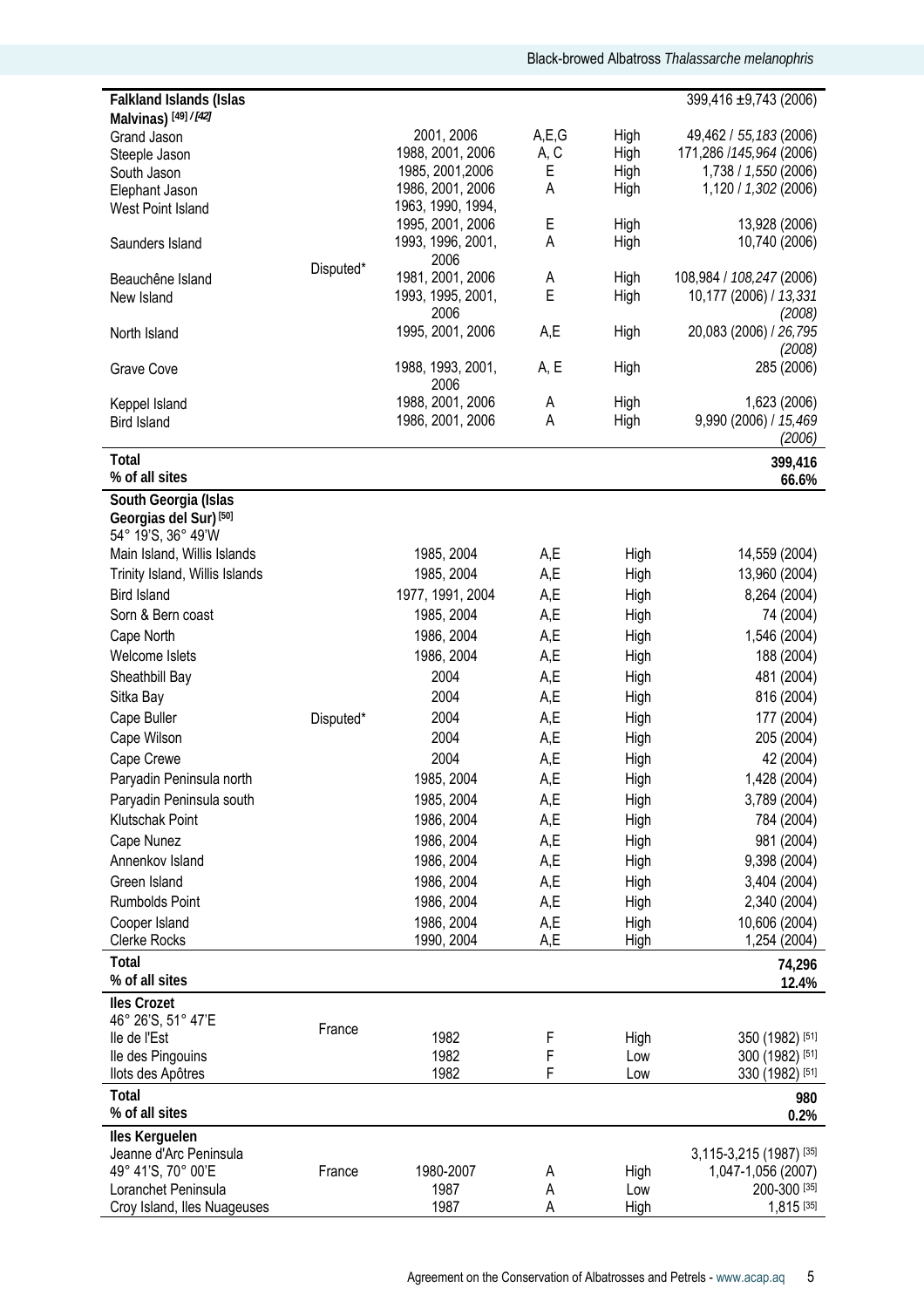| Total                                      |             |      |   |         | 3,215           |
|--------------------------------------------|-------------|------|---|---------|-----------------|
| % of all sites                             |             |      |   |         | 0.5%            |
| Antipodes Islands<br><b>Bollons Island</b> | New Zealand | 1996 | E | Unknown | 115 (1996) [52] |
| 49° 39'S, 178° 40'E                        |             |      |   |         |                 |
| Campbell Island<br>52° 33'S, 169° 09'E     | New Zealand | 1995 | F | Unknown | >30 (1995) [41] |
| Total                                      |             |      |   |         | 135             |
|                                            |             |      |   |         |                 |
| % of all sites                             |             |      |   |         | 0.02%           |
| Total for all sites                        |             |      |   |         | 601,686         |
|                                            |             |      |   |         |                 |

\*see Table 2 footnote

# **CONSERVATION LISTINGS AND PLANS FOR THE BREEDING SITES**

#### **International**

Heard Island and McDonald Islands, Campbell Island, Antipodes Islands

UNESCO World Heritage List (inscribed 1997 and 1998) [53]

Macquarie Island

- UNESCO World Heritage List (inscribed 1997) [53]
- UNESCO Biosphere Reserve Man and the Biosphere Programme (inscribed 1977) [54]

#### Iles Crozet and Iles Kerguelen

• Ramsar Convention List of Wetlands of International Importance (inscribed 2008)<sup>[55]</sup>

#### **Australia**

Heard Island and McDonald Islands

- National Heritage List *EPBC Act 1999* (listed 2007) [8]
- Heard Island and McDonald Islands (HIMI) Marine Reserve  *EPBC Act 1999* (declared 2002) [8]

Macquarie Island

- Register of Critical Habitat *EPBC Act 1999* (listed 2002) [8]
- Register of the National Estate (until February 2012) *Australian Heritage Commission Act 1975* (listed 1977) *[56]*
- National Heritage List *EPBC Act 1999* (listed 2007) [8]

**Tasmania** 

Macquarie Island

- Nature Reserve *Nature Conservation Act 2002* (Tasmania) [57]
- **Macquarie Island Nature Reserve and World Heritage Area Management Plan 2006** [58]
- **Plan for the Eradication of Rabbits and Rodents on Subantarctic Macquarie Island 2007** [59]

#### **Falkland Islands (Islas Malvinas)**

South Jason, Elephant Jason, Beauchene Island, New Island, Bird Island

National Nature Reserve - *Conservation of Wildlife and Nature Ordinance 1999* [17]

#### **France**

Iles Crozet and Iles Kerguelen

 National Nature Reserve (*Réserve Naturelle Nationale*) - Décret n°2006-1211 [60]. Specific areas have higher level of protection (Integral Protection Areas, *Aires de Protection Intégrale*), including Ile de l'Est Ile des Pingouins, Ilots des Apôtres (Iles Crozet) where the species nest, and some islands and coastal areas in Kerguelen.

**French Southern Territories** (**Terres australes et antarctiques françaises, TAAF)** 

Iles Crozet (some costal areas of Possession Island); Iles Kerguelen (Sourcils Noir, some islands and coastal parts of Golfe du Morbihan)

 Areas Reserved for Technical and Scientific Research (*Zones Réservées à la Recherche Scientifique et Technique)* Arrêté n°14 du 30 juillet 1985 [61], now included in Natural Reserve Management Plan [60].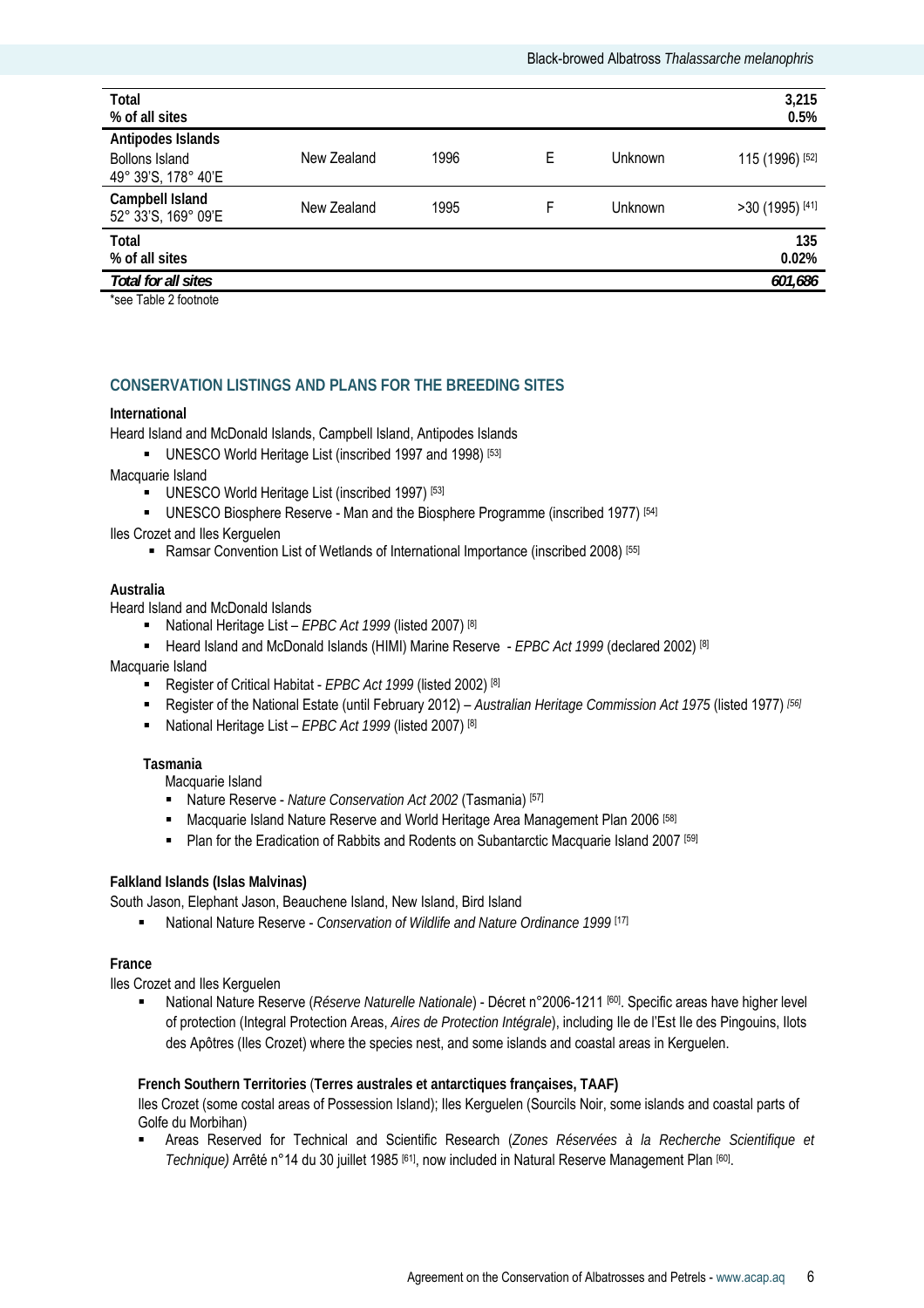#### **New Zealand**

Campbell Island and Antipodes Islands

- National Nature Reserve *New Zealand Reserves Act 1977* [62]
- Conservation Management Strategy. Subantarctic Islands 1998-2008 [63]

**South Georgia (Islas Georgias del Sur)** 

- South Georgia Environmental Management Plan 2000 [64]
- South Georgia: Plan for Progress. Managing the Environment 2006 2010 [65]
- Bird Island, Willis Island (Main and Trinity Islands), Paryadin Peninsula, Cape Nunez, Annenkov and Cooper Islands
	- Specially Protected Area (SPA) South Georgia: Plan for Progress. Managing the Environment 2006 2010 [65]

#### **POPULATION TRENDS**

The data available to establish population trends for *T. melanophris* are limited at most sites due to lack of regular, comparable surveys (Table 4). One of the best monitored populations on Bird Island, South Georgia (Islas Georgias del Sur) decreased by an average of 1.8% per annum (breeding birds) at several colonies between 1977 and 1996 [66]. More recent data indicate that the entire Bird Island breeding population, which accounts for 11% of the total South Georgia (Islas Georgias del Sur) population, decreased by 4% per annum between 1990 and 2004 [50] following a period of stability or slight increase between the late 1970s and late 1980s [30]. The large Falkland Islands (Islas Malvinas) population (*c*. 67% of world total breeding population) also decreased at *c.* 1% per annum between 2000 and 2005, although some colonies have increased in size; the trends are not consistent between years and sites, and even between subcolonies within sites [49]. In addition, a number of breeding sites surveyed by aerial photography from the 1960s until 2008 have reportedly shown increases of between 21 and 141% [42].

Long term data for an intensively studied colony on Iles Kerguelen indicated an overall constant number of breeding pairs from 1987 to 2005, but with peaks and strong decreases approximately every three years since 1995 [67]. An earlier analysis of this population showed a slight decrease of 0.2% per annum between 1979 and 1995 [68]. The population declines observed are thought to be a result of fisheries related mortalities and potential changes in krill abundance [30, 49, 68, 69, 70].

The small population on Macquarie Island remained stable between 1994 and 2007 (Figure 2), and possibly since the 1970s [34]. Although it has been proposed that the Heard Island population increased at all four breeding localities between the first records of 1948 and the most recent census in 2001, from *c.* 200 pairs to *c.* 600 pairs [43], the surveys were not directly comparable between years and hence the population trajectory is uncertain.



Figure 2. *Counts of the total number of breeding pairs of* T. melanophris *on Macquarie Island with a simple regression line fitted (r<sup>2</sup> =0.547). Figure based on unpublished DPIW data, not to be used without the data holder's permission.*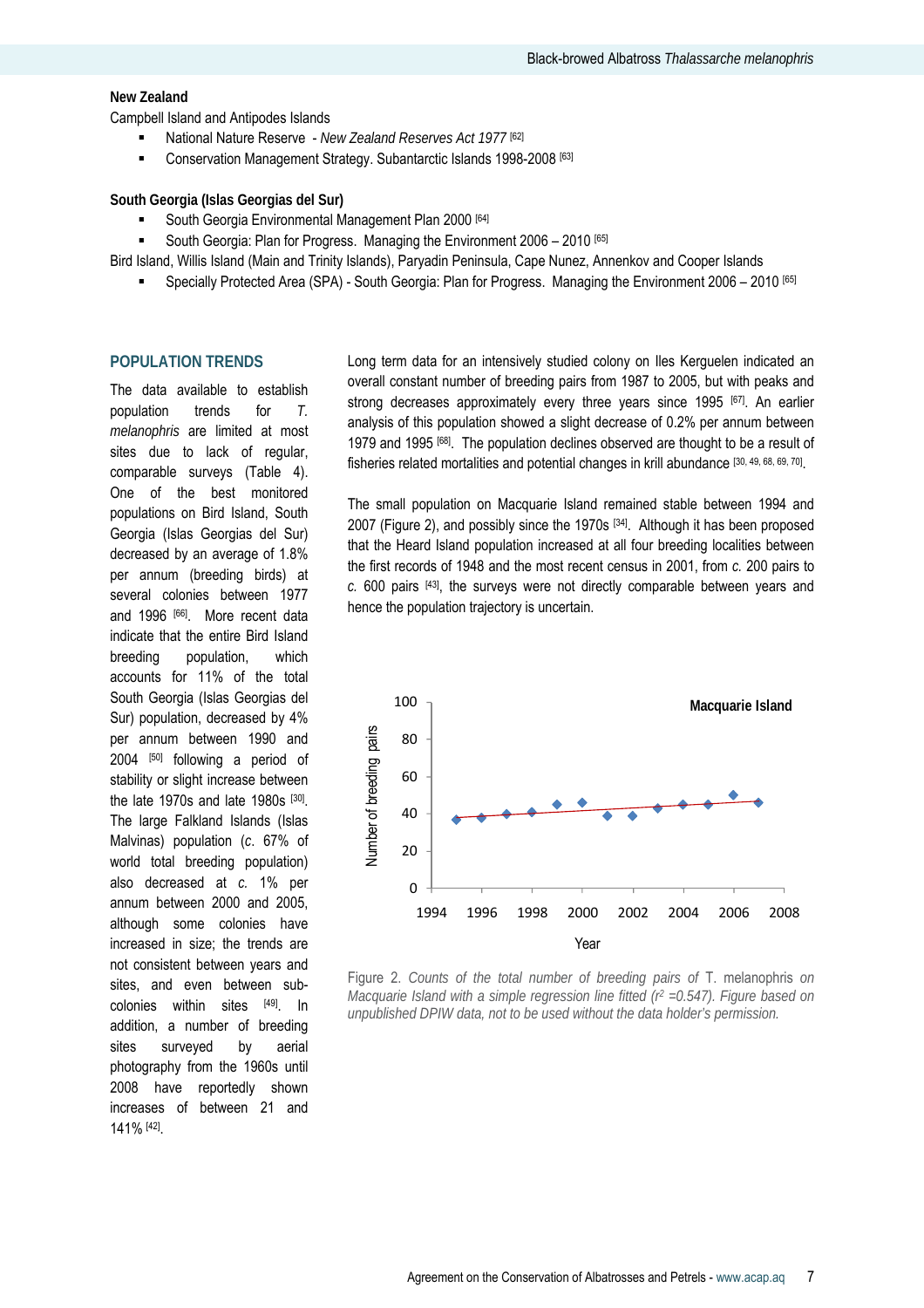Table 4. *Summary of population trend data for* T. melanophris. *Table based on unpublished DPIW data (Macquarie Island) and published references as indicated*   $\alpha$  *c* 

| <b>Breeding site</b>                      | Current<br>Monitoring | <b>Trend Years</b> | % average change<br>per year (95% CI) [71] | Trend                  | 70 UI<br>breeding<br>population |
|-------------------------------------------|-----------------------|--------------------|--------------------------------------------|------------------------|---------------------------------|
| <b>Heard Island</b>                       | No                    |                    |                                            | Unknown                | 100%                            |
| Macquarie Island                          | Yes                   | 1995-2007          | $1.8(-0.5, 4.0)$                           | Stable                 | 100%                            |
| Isla Diego de Almagro                     | ?                     |                    |                                            | Unknown                |                                 |
| <b>Islotes Evangelistas</b>               | ?                     |                    |                                            | Unknown                |                                 |
| <b>Islas Diego Ramirez</b>                | ?                     |                    | ÷                                          | Unknown                |                                 |
| Islas Ildefonso                           | 2                     |                    |                                            | Unknown                |                                 |
| <b>Islote Albatros</b>                    | No                    |                    |                                            | Unknown                |                                 |
| <b>Islote Leonard</b>                     | No                    |                    |                                            | Unknown                |                                 |
| <b>Falkland Islands (Islas</b>            |                       |                    |                                            |                        |                                 |
| Malvinas)                                 |                       | 2000-2005          | $-0.72$ [49]                               | Declining              | 100%                            |
| Beauchêne Island                          | 2                     | 1981-1996          |                                            | Stable [41]            | 100%                            |
| South Georgia (Islas<br>Georgias del Sur) |                       |                    |                                            |                        |                                 |
| <b>Bird Island</b>                        | Yes                   | 1977-1996          | $-1.8$ [30]                                | Declining              | c. 10%                          |
|                                           |                       | 1990-2004          | $-4.0$ [50]                                | Declining              | 100%                            |
| <b>Iles Crozet</b>                        | No                    |                    |                                            | Unknown                |                                 |
| Iles Kerguelen                            | Yes                   | 1979-1995          | $-0.2$ [68]                                | <b>Slight Decline</b>  | c. 10%                          |
|                                           |                       | 1987-2005          |                                            | Stable <sup>[67]</sup> | c. 10%                          |
| Antipodes Islands                         | ?                     |                    |                                            | Unknown                |                                 |
| Campbell Islands                          | ?                     |                    |                                            | Unknown                | $\overline{\phantom{0}}$        |

Breeding success and survival data for *T. melanophris* have been collected at several sites (Table 5). Although annual breeding success at Iles Kerguelen was the highest reported for all sites, the number of chicks per egg laid has been declining gradually since 1997 [67]. Positive sea-surface temperature anomalies at the species' wintering ground around Tasmania were identified to have a negative impact on this demographic parameter while positive sea-surface temperature anomalies and trawl fishery operations during the breeding period had a positive effect [67, 72]. Extremely low or nil breeding success in some years at South Georgia (Islas Georgias del Sur) has also been linked to periods of low prey availability in the krill-based trophic system of that region of the Southern Ocean [73].

Juvenile survival at Macquarie Island and one pre-1998 estimate for Bird Island, South Georgia (Islas Georgias del Sur), were higher than those reported for Iles Kerguelen (Table 5). However, at one colony on Bird Island, survival to five years of age decreased from 23.4% during 1976-1981 to 15.0% for the 1982-1986 cohorts [30], possibly as a result of changes in the distribution of the pelagic tuna fisheries off south-west and south-east South Africa during that period [30]. The most recent long-term adult survival estimates are comparable between all sites for which data are available, and are relatively low compared with those for other albatross species [74].

Table 5. Summary of d*emographic data for* T. melanophris. *Table based on unpublished DPIW data (Macquarie Island); Falklands Conservation data (Falkland Islands/Islas Malvinas); P. Catry, Eco-Ethology Research Unit, Instituto Superior de Psicologia Aplicada and New Island Conservation Trust data (New Island); British Antarctic Survey (BAS) data (South*  Georgia/Islas Georgias de Sur); and Centre d'Etudes Biologiques de Chizé, CNRS data (Iles Kerguelen), and published *references as indicated.* 

| <b>Breeding site</b>                 | Mean breeding success<br>%/year ±SE/SD and<br>Study period | Mean juvenile survival %/year<br>±SE/SD and<br>Study period | Mean adult survival %/year<br>±SE/SD and Study period |
|--------------------------------------|------------------------------------------------------------|-------------------------------------------------------------|-------------------------------------------------------|
| Heard and<br><b>McDonald Islands</b> | No data                                                    | No data                                                     | No data                                               |
| Macquarie Island                     | $47.7 \pm 10.4$ SD (1995-2007)                             | $58.5 \pm 5.8$ SE (1976-2000) <sup>1[34]</sup>              | $91.5 \pm 1.1$ SE (1975-2000) [34]                    |
| Isla Diego de Almagro                | No data                                                    | No data                                                     | No data                                               |
| Islotes Evangelistas                 | No data                                                    | No data                                                     | No data                                               |
| Islas Diego Ramirez                  | No data                                                    | No data                                                     | No data                                               |
| Islas Ildefonso                      | No data                                                    | No data                                                     | No data                                               |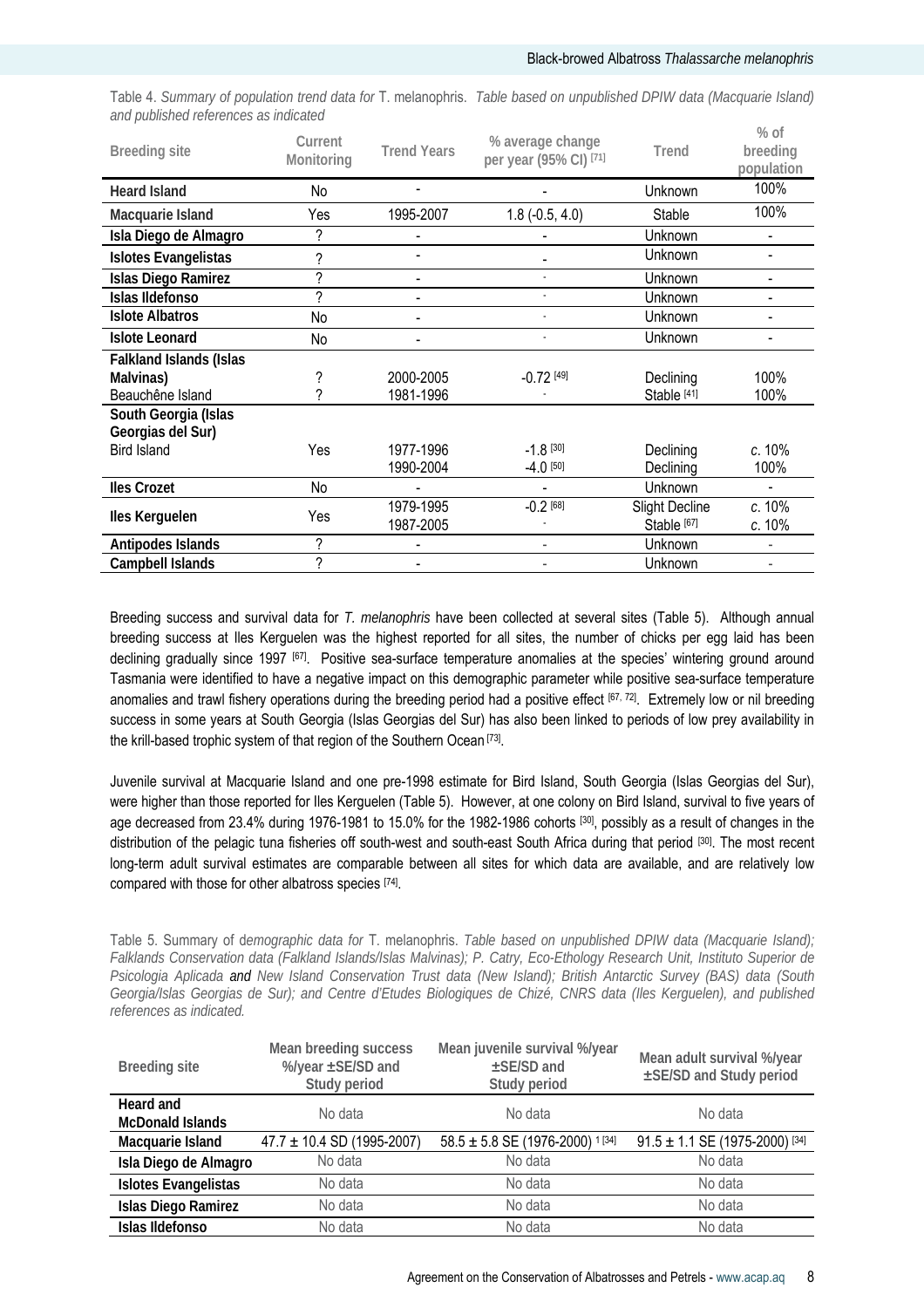| <b>Islote Albatros</b>  | No data                                  | No data                                 | No data                                      |
|-------------------------|------------------------------------------|-----------------------------------------|----------------------------------------------|
| <b>Islote Leonard</b>   | No data                                  | No data                                 | No data                                      |
| <b>Falkland Islands</b> |                                          |                                         |                                              |
| (Islas Malvinas)        | 46.0 (1990-1995)                         |                                         |                                              |
| West Point Island       | 46.5 (2000, 2003)                        | No data                                 | No data                                      |
| Saunders Island         | $52.5 \pm 14.4$ SD (2004-                | No data                                 | No data                                      |
| New Island              | 2009)                                    | No data                                 | $94.0 \pm 2.3$ SD (2004-2009)                |
| South Georgia (Islas    |                                          |                                         |                                              |
| Georgias del Sur)       |                                          |                                         |                                              |
| <b>Bird Island</b>      | $34 \pm 4 (1976 - 2005)$                 | 23.4 (1976-1981) 2 [30]                 | 91.3 (84.0-98.0, 1976-2002)                  |
|                         | $29 \pm 5 (1988 - 2005)$                 | 15.0 (1982-1986) <sup>2 [30]</sup>      | 93.4 $\pm$ 0.6 (1976-1990) <sup>[36]</sup>   |
|                         | $27.2 \pm 5 (1976 - 1996)^{[30]}$        | 59.9 (1976-1988) 3 [70]                 | $92.5 \pm 0.6$ (1976-1988) [30]              |
|                         |                                          | 38.5 (1988-1998) 3 [70]                 | 95.7 (1976-1988) [70]                        |
|                         |                                          |                                         | 90.9 (1988-1998) [70]                        |
| <b>Iles Crozet</b>      | No data                                  | No data                                 | No data                                      |
| Iles Kerguelen          | $65.9 \pm 10.3$ (1986-1994) [67]         |                                         |                                              |
| Jeanne d'Arc            | $54.8 \pm 14.2$ (1992-2003) <sup>4</sup> |                                         |                                              |
| Peninsula               | $[72]$                                   | $28.1 \pm 2.1$ <sup>2</sup> (1980-2005) | $91.8 \pm 0.4$ (1981-2005) [67]              |
|                         | $72.5 \pm 11.1$ (1992-2003) <sup>5</sup> | $13.7 \pm 7.2$ SD (1979-1995) [68]      | $76.5 \pm 4.9$ (1992-2003) 4 [72]            |
|                         | $[72]$                                   |                                         | $94.3 \pm 1.4$ (1993-2003) <sup>5 [72]</sup> |
|                         | $62.7 \pm 10.2$ (1979-1995) [68]         |                                         | $90.6 \pm 0.5$ SD (1979-1995) [68]           |
| Antipodes Islands       | No data                                  | No data                                 | No data                                      |
| Campbell Island         | No data                                  | No data                                 | No data                                      |
| $10$ $10$               |                                          |                                         |                                              |

Survival to first resight

2 Survival to 5 yrs old

<sup>3</sup> Survival to 3 yrs old

4 Birds breeding for the first time

5 Birds breeding for at least the second time

# **BREEDING SITES: THREATS**

Currently, few land-based threats exist which could be considered to cause population level changes at any of the breeding sites of *T. melanophris* (Table 6). At the Falkland Islands (Islas Malvinas) where the largest population of this species is found, 91% of the breeding population is situated on uninhabited islands, which are all protected, and 48% of the population inhabits islands with no introduced predator [49].

Table 6. *Summary of known threats at the breeding sites of* T. melanophris*. Table based on data submitted to the ACAP Breeding Sites Working Group in 2008.* 

| <b>Breeding site</b>    | Human<br>disturbance | Human<br>take | Natural<br>disaster | Parasite or<br>pathogen | <b>Habitat loss</b><br>or<br>degradation | Predation<br>(alien<br>species) | Contamination |
|-------------------------|----------------------|---------------|---------------------|-------------------------|------------------------------------------|---------------------------------|---------------|
| <b>McDonald Island</b>  | no                   | no            | Medium <sup>a</sup> | no                      | no                                       | no                              | no            |
| Macquarie Island        | no                   | no            | no                  | no                      | Low b                                    | no                              | no            |
| Isla Diego de           | no                   | no            | no                  | no                      | no                                       | no                              | no            |
| Almagro                 |                      |               |                     |                         |                                          |                                 |               |
| <b>Islotes</b>          | no                   | no            | no                  | no                      | no                                       | no                              | no            |
| Evangelistas            |                      |               |                     |                         |                                          |                                 |               |
| <b>Islas Diego</b>      | no                   | no            | no                  | no                      | no                                       | no                              | no            |
| Ramirez                 |                      |               |                     |                         |                                          |                                 |               |
| Islas Ildefonso         | no                   | no            | no                  | no                      | no                                       | no                              | no            |
| <b>Islote Albatros</b>  | no                   | no            | no                  | no                      | no                                       | no                              | no            |
| <b>Islote Leonard</b>   | no                   | no            | no                  | no                      | no                                       | no                              | no            |
| <b>Falkland Islands</b> | no                   | no c          | no                  | no <sup>d</sup>         | no                                       | no                              | no            |
| (Islas Malvinas)        |                      |               |                     |                         |                                          |                                 |               |
| South Georgia           | no                   | no            | no                  | no                      | no                                       | no                              | no            |
| (Islas Georgias del     |                      |               |                     |                         |                                          |                                 |               |
| Sur)                    |                      |               |                     |                         |                                          |                                 |               |
| <b>Iles Crozet</b>      | no                   | no            | no                  | no                      | no                                       | no                              | no            |
| Iles Kerguelen          | no                   | no            | no                  | no                      | no                                       | Low <sup>e</sup>                | no            |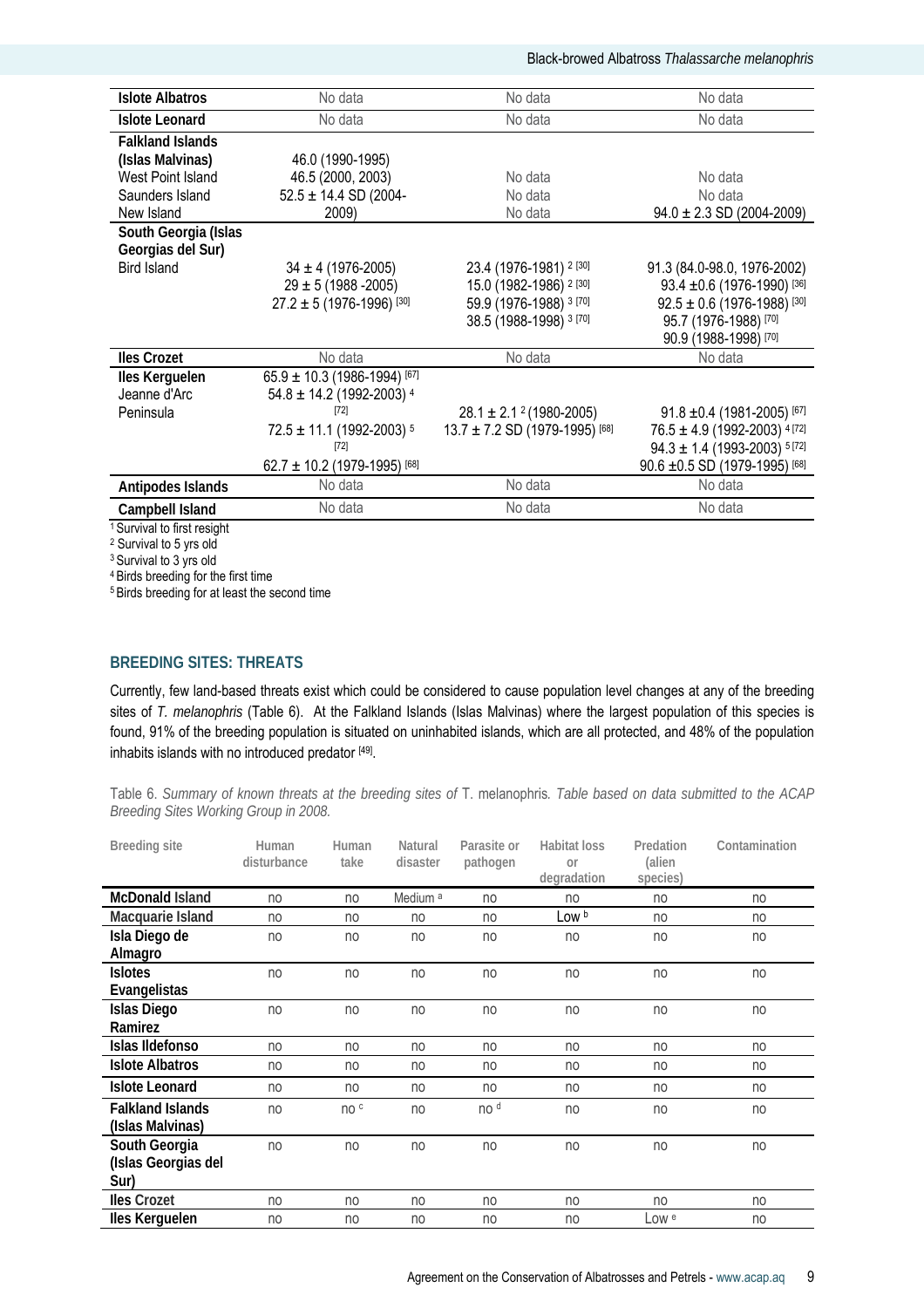| Antinodas<br>Islands<br>nш                | nc | no | no | no | no | no | n,<br>י ו |
|-------------------------------------------|----|----|----|----|----|----|-----------|
| <br>-<br>∶ampbell<br><b>Islands</b><br>Uα | nc | no | no | no | no | no | no        |

a Recent large-scale eruptions (2003-2004 in particular) may have caused most birds to desert nesting sites.

b The explosion in European rabbit *Oryctolagus cuniculus* numbers since 1999 has led to an extensive destruction of habitat and soil erosion at nesting sites [58, 59]. An eradication programme which also targets rodents commenced in 2010 [59] but had to be abandoned due to exceptionally poor weather. It will recommence in 2011.

c Egg collection was prohibited in 2004 [75].

 $d$  Avian pox virus was identified at an unknown colony in 1987, with no records since  $[49]$ .

e Cats *(Felis catus)* are thought to impact on *T. melanophris* colonies at Jeanne d'Arc Peninsula*.*

# **FORAGING ECOLOGY AND DIET**

*Thalassarche melanophris* feeds by surface seizing [76] but is able to dive to 4.5 metres [77]. This species frequently associates in large numbers with commercial fishing operations [78, 79, 80, 81, 82]. Typically, fish, cephalopods, and in some areas crustaceans, comprise the majority of the *T. melanophris* diet in terms of frequency of occurrence and fresh mass [83] but proportions of these three taxa can vary considerably between years. In addition, penguin carrion is important on Iles Crozet and Kerguelen [32, 84, 85].

At South Georgia (Islas Georgias del Sur), fish represented 30% and 72% of the diet by fresh mass (47% and 76% of samples) during chick-rearing in 1986 and 1994 respectively [86]. In 1986, *Patagonotothen guntheri* (51% of estimated fish biomass, probably obtained from a commercial fishery) and *Icichthys australis* (40%) were the main prey species*.* In contrast, krill-feeding bentho-pelagic icefish characteristic of the waters of the South Georgia Shelf, *Pseudochaenichthys georgianus* (57% estimated fish biomass), *Magnisudis prionosa* (30%) and *Champsocephalus gunnari* (12%) represented the main fish prey in 1994 when the commercial fishery was no longer operating [86]. Crustaceans formed a large proportion of the diet in 1986 (39% by mass) but not in 1994 (4.7% mass), while squid were consistently prominent [86]. Crustaceans (*Euphausia superba*) were again the main component at Bird Island during chick-rearing between 1996 and 2000 (30-63% by mass), followed by cephalopods (7-48%, most important species in 1997, 1998, and 2000 *Kondakovia longimana,* in 1996 *Martialia hyadesi*, and in 1999 *Moroteuthis knipovitchi*), and fish (19-40%, mainly *C. gunnari*) [73]. Other studies at South Georgia (Islas Georgias del Sur) [87, 88] revealed the diet was evenly split between krill, fish and squid.

During chick-rearing at the Falkland Islands (Islas Malvinas), *T. melanophris* was reported to utilise commercially exploited species of squid and fish, such as *Loligo gahi* and southern blue whiting, *Micromesistius australis* [80]. Fish (mainly *M. australis* and an unidentified species) accounted for between 32 to 68% of diet by mass, whereas squid (mainly *Loligo* and *Illex* species) and krill were more variable between different localities and years [80]. Breeding *T. melanophris* on Beauchene Island derive up to 15% of their food requirements during chick rearing from *Loligo* trawlers [80]. When combined with discards from finfish trawling vessels, the energy obtained was estimated to equal 5.4% of the annual Falkland Islands (Islas Malvinas) breeding population requirements [79].

On Iles Crozet, fish (58.3% of samples), followed by squid (41.7%) and carrion (41.7%) comprised the diet [32]. Fish also dominated the diet of Kerguelen birds rearing chicks (73% of fresh mass, 89.5% of samples), with penguin carrion (14% fresh mass) and cephalopods (10% fresh mass, mainly *Todarodes* sp., *M. hyadesi*, and *Benthoctopus thielei*) as the other main food items [84]. Of the 21 species of fish identified, the most prevalent were *Dissostichus eleginoides* (18.3% reconstituted mass), *Channichthys rhinoceratus* (16.9%) and *Lepidonotothen squamifrons* (11.6%) [84]. Fishery waste was only a minor component of the diet [84]. Similar species assemblages were identified in the diet of chick-rearing *T. melanophris* on Iles Nuageuses which was divided almost equally between cephalopods (39% by fresh mass), fish (31%) and penguins (31%) [85].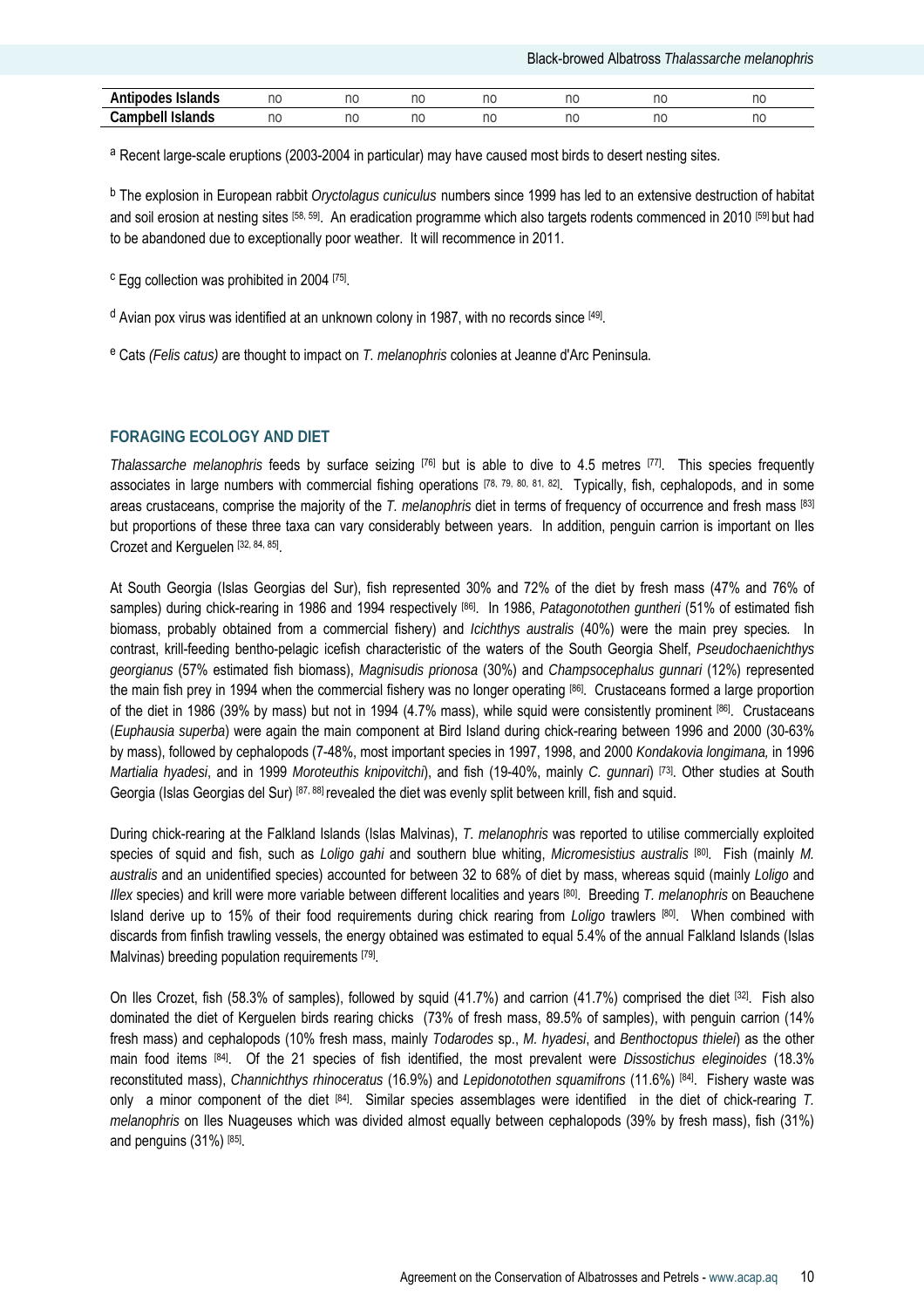# **MARINE DISTRIBUTION**

*Thalassarche melanophris* has a circumpolar distribution, ranging from subtropical to polar waters, with the majority of breeding birds found in the subantarctic zone, and the majority of non-breeding birds occurring in subtropical as well as subantarctic waters. *Thalassarche melanophris* tend to prefer shallow (<1000 m) waters but they also frequently forage in deeper waters in association with the polar front or other oceanic frontal systems [89, 90, 91].

Breeding birds from all major populations have been tracked but information is lacking for some breeding stages in most areas. During incubation, breeding *T. melanophris* tend to remain in areas either adjacent to or to the north of their colonies (within ~3500 km), in shelf, shelf-break and shelf-slope waters, and, to a lesser extent, adjacent oceanic waters (Figure 3). The majority of the world's population is found on the Patagonian Shelf south of  $40^\circ$ , off the Chilean coast south of  $34^\circ$ , and in the eastern Bass Strait, with important concentrations around South Georgia (Islas Georgias del Sur), Crozet and Kerguelen [90, 92, 93, 94, G. Roberson & J. Arata unpublished data, 95]. In addition, birds from South Georgia (Islas Georgias del Sur) travel to deep oceanic waters of the Brazil-Malvinas Confluence, off the Río de la Plata, Argentina [90]. Although satellite-tracking data showed that incubating *T. melanophris* from Macquarie Island foraged principally in the EEZ around the island, some foraging also extended south to waters adjacent to the ice edge [95]. During chick-rearing, breeding *T. melanophris* initially stay in shelf to shelf-slope areas very close to their colonies (within *c*. 500 km) [90, J. Arata & H. Weimerskirch, unpublished data]. Later, birds from Chile and South Georgia (Islas Georgias del Sur) may also travel up to *c*. 3000 km from their breeding sites, especially to the Antarctic Peninsula and South Orkney Islands, but birds from the Falkland Islands (Islas Malvinas) and Kerguelen continue to remain close to their colonies [90, 91, 92, 93, 94, J. Arata unpublished data, 96]. Some adjacent populations of *T. melanophris* forage in partially mutually exclusive areas, which may fall under the jurisdiction of different RFMOs [93, 97, 98].

Band recoveries and tracking data indicate that post-breeding birds disperse to distinct areas (Figure 4). The majority of Falkland Islands (Islas Malvinas) birds are resident on the Patagonian Shelf throughout the year, remaining largely within the core foraging area of incubating birds, to the northwest of the islands. It is possible that this population does not need to migrate because productivity is high on the Patagonian Shelf year round [99]. During the winter, the Humbolt Upwelling off the Chilean coast holds large numbers of *T. melanophris* [100]. Birds from South Georgia (Islas Georgias del Sur) migrate primarily northeast across the South Atlantic to the coastal shelf of South Africa and the Benguela Current area, with small proportions wintering on the Patagonian Shelf or around Australia [89, 96, 101]. Birds from Kerguelen winter mainly in waters around southern Australia [41].

Very little is known about the distribution of immature *T. melanophris.* However, fledglings from the Falkland Islands (Islas Malvinas) disperse to continental shelf waters off southern Brazil [102].



Figure 3. *Satellite-tracking data from breeding adult* T. melanophris *(Number of tracks = 769). Map based on data contributed to the BirdLife Global Procellariiform Tracking Database*.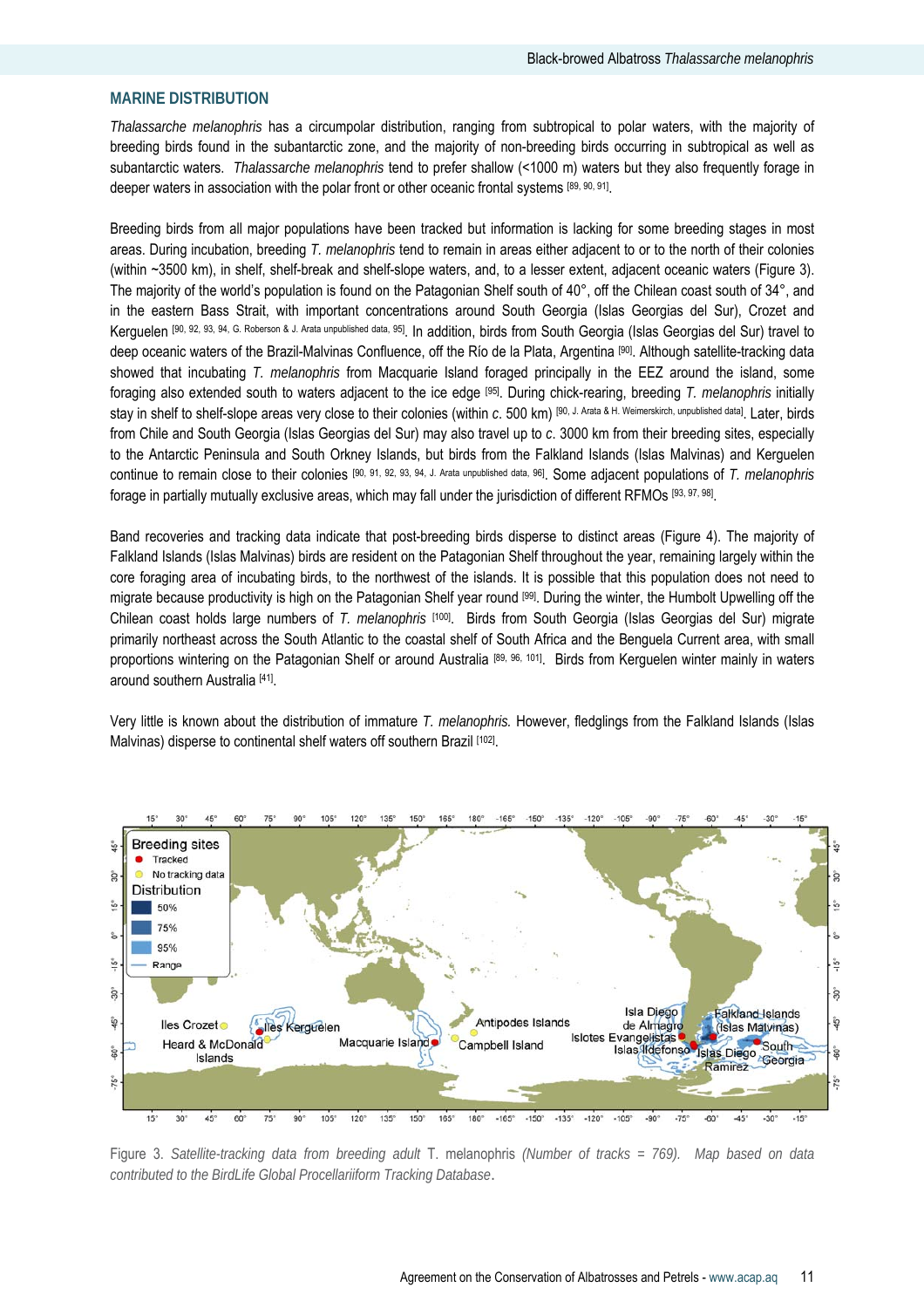

Figure 4. *Tracking data from non-breeding adult* T. melanophris *(Number of tracks = 17 PTT + 157 GLS). Map based on data contributed to the BirdLife Global Procellariiform Tracking Database*.

Due to its circumpolar distribution, *T. melanophris* overlaps with all major Regional Fisheries Management Organisations (Figure 1, Table 7), including those aimed at ensuring the long-term conservation and sustainable use of fishery resources other than tuna: SWIOFC (South-West Indian Ocean Fisheries Commission), SIOFA (Southern Indian Ocean Fisheries Agreement), and SEAFO (South-East Atlantic Fisheries Organisation), as well as the yet to be established South Pacific Regional Fisheries Management Organisation (SPRFMO). This species also has a particularly high vagrancy rate compared with other albatrosses, with records from all countries around the North Atlantic and from as far north as Kenya in the Indian Ocean.

|                                                                    | Breeding and feeding<br>range                                        | Foraging range only                                                                          | Few records - outside<br>core foraging range |
|--------------------------------------------------------------------|----------------------------------------------------------------------|----------------------------------------------------------------------------------------------|----------------------------------------------|
| Known ACAP Range States                                            | Australia<br>Chile<br>Disputed <sup>1</sup><br>France<br>New Zealand | Argentina<br>Brazil<br>Peru<br>South Africa<br>UK<br>Uruguay                                 | Ecuador                                      |
| <b>Exclusive Economic Zones of</b><br>non-ACAP countries           |                                                                      | Namibia                                                                                      | Angola                                       |
| <b>Regional Fisheries Management</b><br>Organisations <sup>2</sup> | <b>CCAMLR</b><br><b>CCSBT</b><br><b>WCPFC</b><br><b>SPRFMO</b>       | <b>IOTC</b><br><b>IATTC</b><br><b>ICCAT</b><br><b>SEAFO</b><br><b>SWIOFC</b><br><b>SIOFA</b> |                                              |

Table 7. *Summary of the known Range States and Regional Fisheries Management Organisations that overlap with the marine distribution of* T. melanophris*.*

<sup>1</sup> See Table 2 footnote

2 See Figure 1 and text for list of acronyms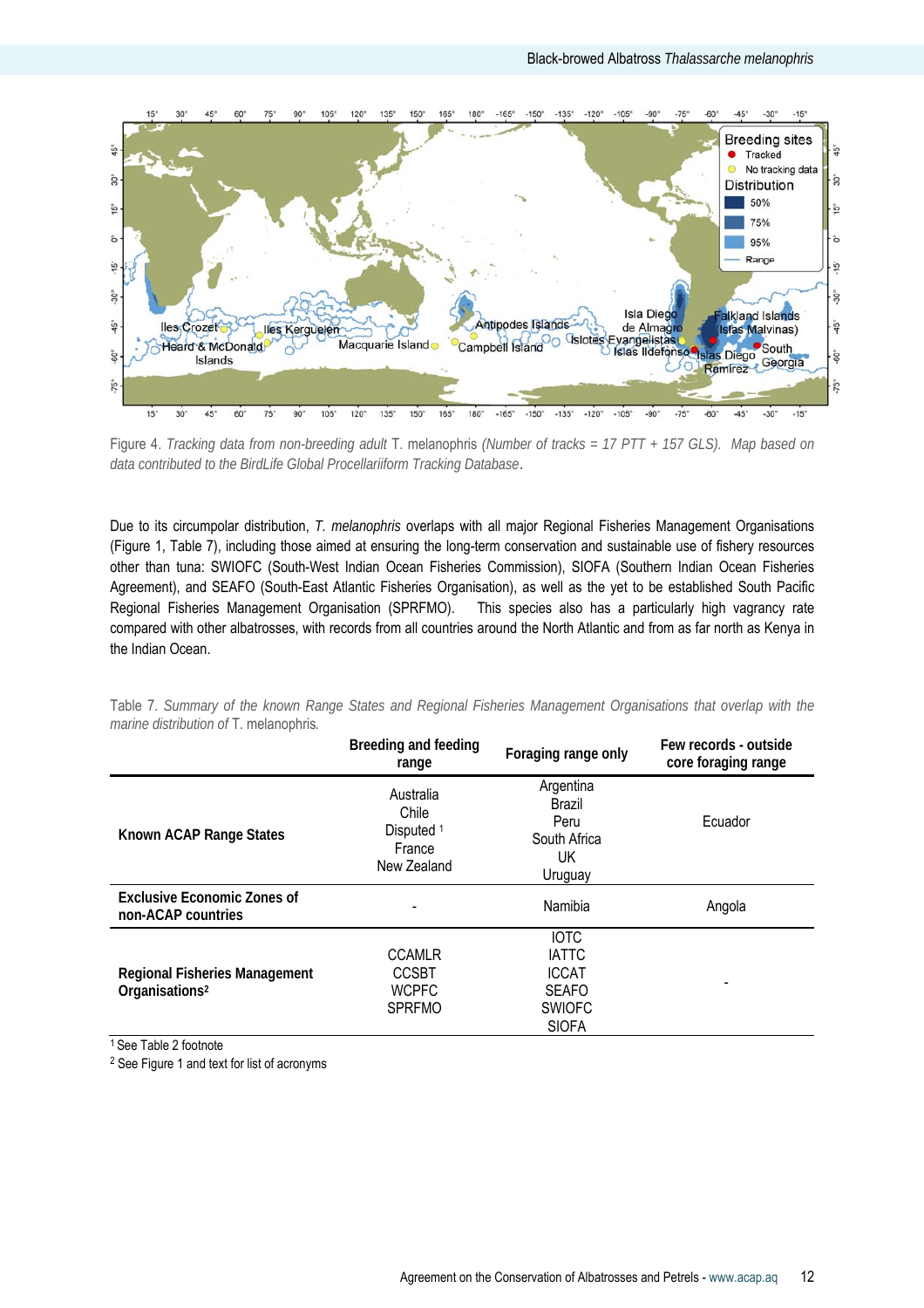# **MARINE THREATS**

The distribution of *T. melanophris*  overlaps with a number of major fisheries; consequently it is one of the most common bycatch species in many fishery operations throughout its range [78, 81, 82, 103, 104], including longliners targeting tuna *Thunnus* spp. off southern Africa [105], the pelagic longline Swordfish *Xiphias gladius* fishery off Chile [106], the Brazilian domestic pelagic longline fishery in the southwestern Atlantic (55% of all birds, predominantly during winter and spring at a rate of 0.126 birds/1000 hooks killed between 2001-2004) [82], and Argentine longliners targeting toothfish and Kingclip *Genypterus blacodes* on the Patagonian Shelf [107, 108] (57% of bycatch between 1999 and 2001 with 10,000 birds killed during the study period at an estimated rate of 0.04 birds/1000 hooks [108]). In contrast, the fairly recent longline fishery for toothfish in the Kerguelen Exclusive Economic Zone showed little overlap with foraging grounds [84] and with relatively low numbers caught [109] did not appear to affect either adult survival or breeding success [67]. Adult survival was however depressed as a result of the considerable longlining effort for tuna by Japanese and Taiwanese vessels around southern Australia between 1981 and 2004 [67].

Although longlining operations have been known to present the main threat for some time, interactions with trawl fisheries have been identified recently as another major source of mortality [110]. In 2002/2003, the estimated yearly bycatch of *T. melanophris* by finfish trawlers within Falkland Islands (Islas Malvinas) waters was 1411 birds [110]. It is likely that given the level of finfish effort in the last 10 years, the decline of the Falkland Island population could

be attributed to this fishery and the large trawling fleet operating on the Patagonian Shelf in general [110]. In comparison, bycatch levels in the Patagonian toothfish longline operations in Falkland Island (Islas Malvinas) waters were relatively low, with an estimated 126 *T. melanophris* killed in the fishery in 2001-2002, much lower than previous estimates for the area, and thought to be the result of more extensive use of effective mitigation measures [111].

*Thalassarche melanophris* is also killed in the deep-water hake (*Merluccius paradoxus* and *M*. *capensis*) trawl fishery in South African waters during winter, representing 37% of all birds killed at a rate of 0.30 individuals per tow, with an estimate of at least 5000 *T. melanophris* killed annually across this fleet [112]. The species has also been reported in large numbers around high-sea hake trawl vessels in the Golfo San Jorge, Argentina, with an unquantified number of birds observed struck by the warp cable and drowned while feeding on discards [81].

# **KEY GAPS IN SPECIES ASSESSMENT**

*Thalassarche melanophris* is one of the more comprehensively studied albatross species; however, information on population trends and demographic parameters is limited for a number of sites, including the largest populations on the Falkland Islands (Islas Malvinas) and colonies in Chile. Census data are more than 10 years old for several sites, while for others, census activities have commenced only very recently and further regular demographic studies using comparable methodologies are required in order to detect population trends or changes in adult and juvenile survival.

While data on the distribution of breeding birds from all major population centres have been collected, there is a considerable lack of knowledge about the distribution of immature and non-breeding birds, especially those from Chilean colonies. Given the threats to this species are predominately sea-based, with large populations decreasing and the status of many populations unknown, there is an urgent need to better assess overlap with fishing operations and document levels of bycatch so that programmes and mitigation measures can be targeted. Finfish trawling fleets on the Patagonian Shelf and off South Africa, as well as pelagic longline fisheries in the southwestern Atlantic are amongst those requiring urgent attention.

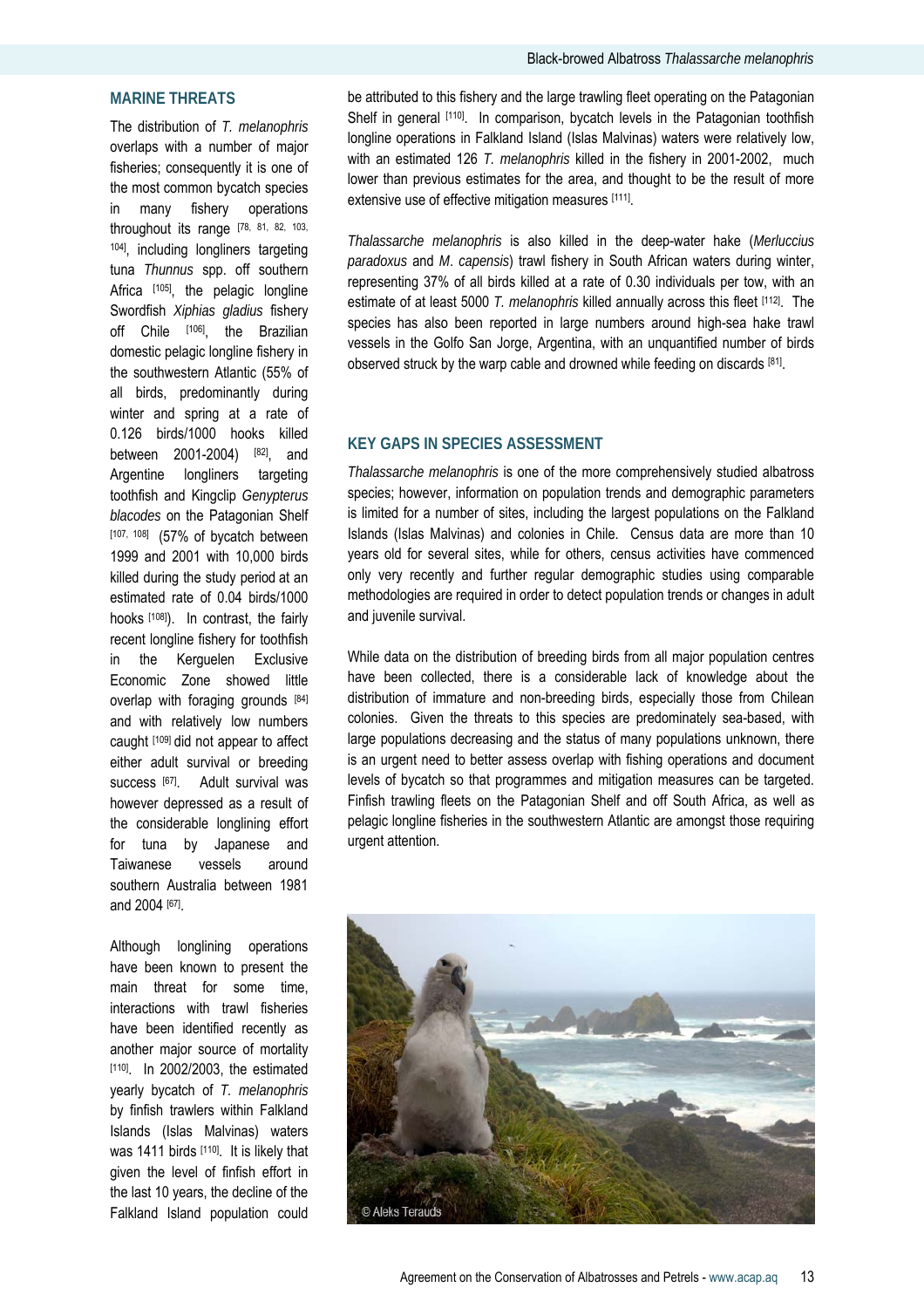# **REFERENCES**

- 1. Nunn, G.B., Cooper, J., Jouventin, P., Robertson, C.J.R., and Robertson, G.G. 1996. Evolutionary relationships among extant albatrosses (Procellariiformes: Diomedeidae) established from complete cytochrome-*b* gene sequences*. Auk* **113**: 784-801.
- 2. Robertson, C.J. and Nunn, G.B., 1998. *Towards a new taxonomy for albatrosses*, in *Albatross biology and conservation.* G. Robertson and R. Gales (Eds). Surrey Beatty & Sons: Chipping Norton. pp 13-19.
- 3. BirdLife International. 2008. *Species factsheet: Thalassarche melanophrys.* www.birdlife.org.
- 4. ACAP. *Agreement on the Conservation of Albatrosses and Petrels. http://www.acap.aq*.
- 5. ICZN. 2010. OPINION 2252 (Case 3449) *Diomedea melanophris* Temminck, 1828 (currently *Thalassarche melanophris*; Aves, Procellariiformes): original spelling of specific name conserved*. Bulletin of Zoological Nomenclature* **67**: 194-196.
- 6. IUCN. 2010. *2010 IUCN Red List of Threatened Species*. www.iucnredlist.org.
- 7. Bonn Convention. *Convention on the Conservation of Migratory Species of Wild Animals*. http://www.cms.int/.
- 8. Australian Government. 1999. *Environment Protection and Biodiversity Conservation Act 1999*. http://www.comlaw.gov.au/comlaw/management.nsf/lookupindexpagesb yid/IP200401830?OpenDocument.
- 9. Department of Environment and Heritage. 2001. *Recovery Plan for Albatrosses and Giant-Petrels 2001-2005*. http://www.deh.gov.au/biodiversity/threatened/publications/recovery/alb atross/index.html.
- 10. Department of Environment and Heritage. 2006. *Threat Abatement Plan for the incidental catch (or bycatch) of seabirds during oceanic longline fishing operations*  http://www.environment.gov.au/biodiversity/threatened/tapapproved.html.
- 11. Department of Environment and Climate Change. 2005. *Threatened Species Conservation Act, 1995, New South Wales*. http://www.legislation.nsw.gov.au/viewtop/inforce/act+101+1995+FIRST  $+0+N$ .
- 12. Tasmanian Government. *Threatened Species Protection Act (1995)*. http://www.dpiw.tas.gov.au/.
- 13. Department of Environment and Conservation. 2008. Wildlife Conservation Act 1950 - Wildlife Conservation (Specially Protected Fauna) Notice 2008(2)*. Western Australian Government Gazette* **134**: 3477-3485.
- 14. Ministério do Meio Ambiente. 2003. *Lista Nacional das Espécies da Fauna Brasileira Ameaçadas de Extinção*. http://www.mma.gov.br/port/sbf/fauna/index.cfm.
- 15. Neves, T., Peppes, F., and Mohr, L.V. 2006. *National plan of action for the conservation of albatrosses and petrels (NPOA-Seabirds Brazil).* Threatened Species Series No. 2. 128 pp.
- 16. Subsecretaría de Pesca. 2006. *Plan de Acción Nacional para reducir las capturas incidentales de aves en las pesquerías de palangre (PAN-AM/CHILE).* 26 pp. www.subpesca.cl/mostrararchivo.asp?id=5768
- 17. Falkland Islands Government. 1999. *Conservation of Wildlife and Nature Bill 1999.* The Falkland Islands Gazette. Supplement **10**(13). http://www.falklandconservation.com/wildlife/conbill.html
- 18. Falkland Islands Government. 2005. *Fisheries (Conservation and Management) Ordinance 2005*. Falkland Islands Government and Falklands Conservation: Stanley.
- 19. Falklands Conservation. 2004. *Falkland Islands FAO National Plan of Action for Reducing Incidental Catch of Seabirds In Longline Fisheries 2004.* Unpublished report to the Royal Society for the Protection of Birds (RSPB), UK.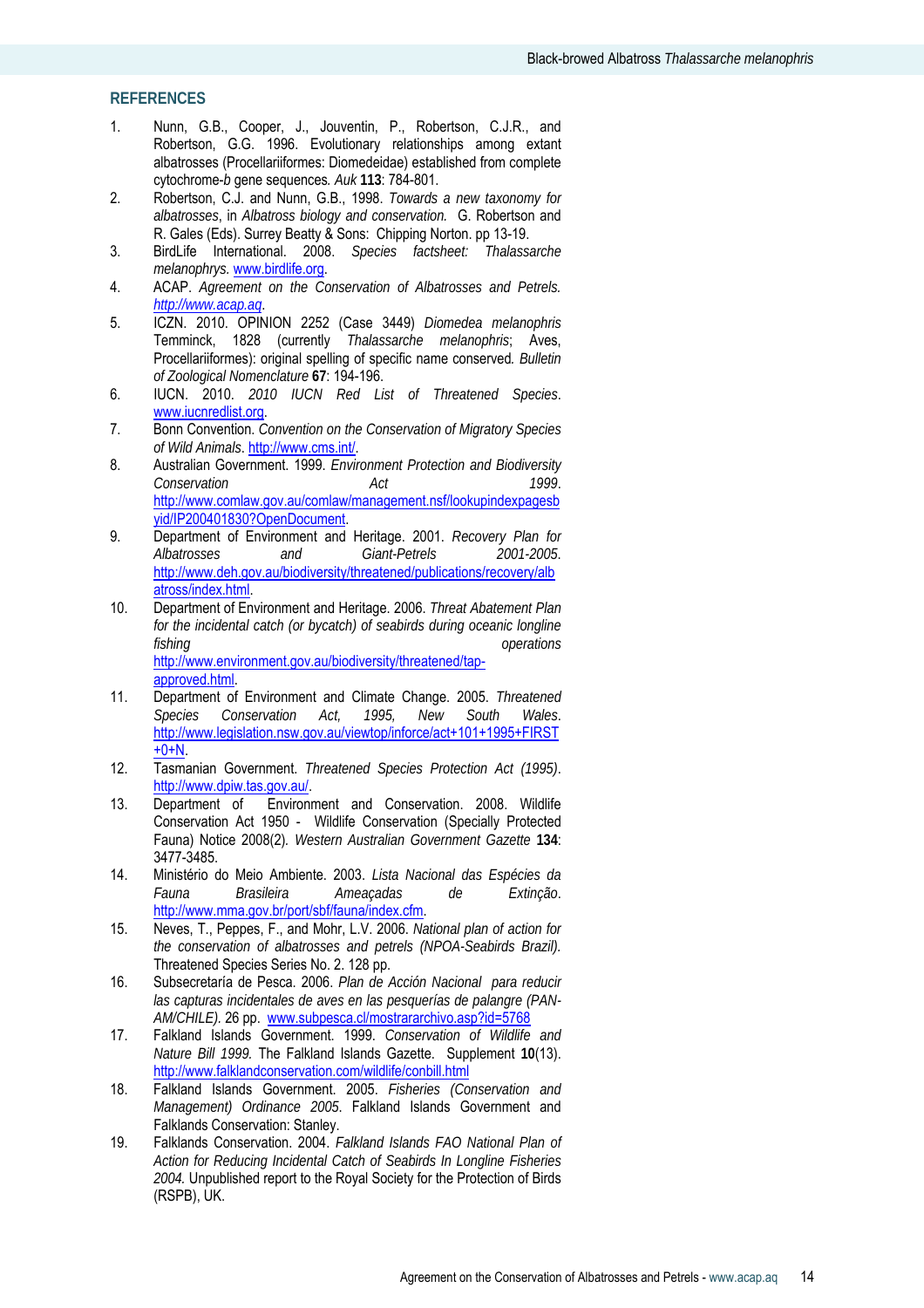- 20. Gouvernement de la République Française. 1998. Arrêté du 14 août 1998 fixant sur tout le territoire national des mesures de protection des oiseaux représentés dans les Terres australes et antarctiques françaises*. Le Journal Officiel de la République Française n°236 du 11 octobre 1998.* p. 15405 http://www.legifrance.gouv.fr/home.jsp
- 21. New Zealand Government. *New Zealand Wildlife Act 1953, No 31*. http://www.legislation.govt.nz/act/public/1953/0031/latest/DLM276814.ht ml?search=ts\_act\_wildlife\_resel&sr=1.
- 22. Taylor, G.A. 2000. *Action Plan for Seabird Conservation in New Zealand. Part B: Non-Threatened Seabirds.* Threatened Species Occasional Publication No. 17. Biodiversity Recovery Unit. Department of Conservation. Wellington.
- 23. Miskelly, C.M., Dowding, J.E., Elliott, G.P., Hitchmough, R.A., Powlesland, R.G., Robertson, H.A., Sagar, P.M., Scofield, R.P., and Taylor, G.A. 2008. Conservation status of New Zealand birds, 2008*. Notornis* **55**: 117-135.
- 24. South African Government. 1973. Sea Birds and Seals Protection Act, 1973 (Act No. 46 of 1973)*.* http://www.mcmdeat.gov.za/regulatory/seals\_seabirds.html
- 25. Department of Environmental Affairs and Tourism. South African Government. 2007. The Sea Birds and Seals Protection Act, 1973 (Act No. 46 of 1973); Publication of Policy on the Management of Seals Seabirds and Shorebirds*. Government Gazette* **510**: 3.
- 26. Department of Environmental Affairs and Tourism. 2008. *South Africa National Plan of Action for Reducing the Incidental Catch of Seabirds in Longline Fisheries.* Department of Environmental Affairs and Tourism: Cape Town. 32 pp.
- 27. Government of South Georgia and the South Sandwich Islands. 1975. *Falkland Islands Dependencies Conservation Ordinance (1975)*. http://www.sgisland.gs.
- 28. Varty, N., Sullivan, B.J., and Black, A.D. 2008. *FAO International Plan of Action-Seabirds: an assessment for fisheries operating in South Georgia and South Sandwich Islands.* BirdLife International Global Seabird Programme. Royal Society for the Protection of Birds. ,The Lodge, Sandy, Bedfordshire, UK. 96 pp.
- 29. Domingo, A., Jiménez, S., and Passadore, C. 2007. *Plan de acción nacional para reducir la captura incidental de aves marinas en las pesquerías uruguayas.* Dirección Nacional de Recursos Acuáticos. Montevideo. 76 pp. http://www.dinara.gub.uy/web\_dinara/index.php?option=com\_content&v iew=article&id=77&Itemid=111
- 30. Croxall, J.P., Prince, P.A., Rothery, P., and Wood, A.G., 1998. *Population changes in albatrosses at South Georgia*, in *Albatross Biology and Conservation.* G. Robertson and R. Gales (Eds). Surrey Beatty & Sons: Chipping Norton. 69-83.
- 31. Copson, G.R. 1988. The status of the black-browed and grey-headed albatrosses on Macquarie Island*. Papers and Proceedings of the Royal Society of Tasmania* **122**: 137-141.
- 32. Weimerskirch, H., Jouventin, P., and Stahl, J.C. 1986. Comparative Ecology of the 6 Albatross Species Breeding on the Crozet Islands*. Ibis* **128**: 195-213.
- 33. Tickell, W.L.N. and Pinder, R. 1975. Breeding biology of the blackbrowed albatross *Diomedea melanophris* and grey-headed albatross *D. chrysostoma* at Bird Island, South Georgia. *Ibis* **117**: 433-451.
- 34. Terauds, A., Gales, R., and Alderman, R. 2005. Trends in numbers and survival of black-browed (*Thalassarche melanophrys*) and Grey-headed (*T. chrysostoma)* Albatrosses breeding on Macquarie Island. *Emu* **105**: 159-167.
- 35. Weimerskirch, H., Zotier, R., and Jouventin, P. 1989. The avifauna of the Kerguelen Islands*. Emu* **89**: 15-29.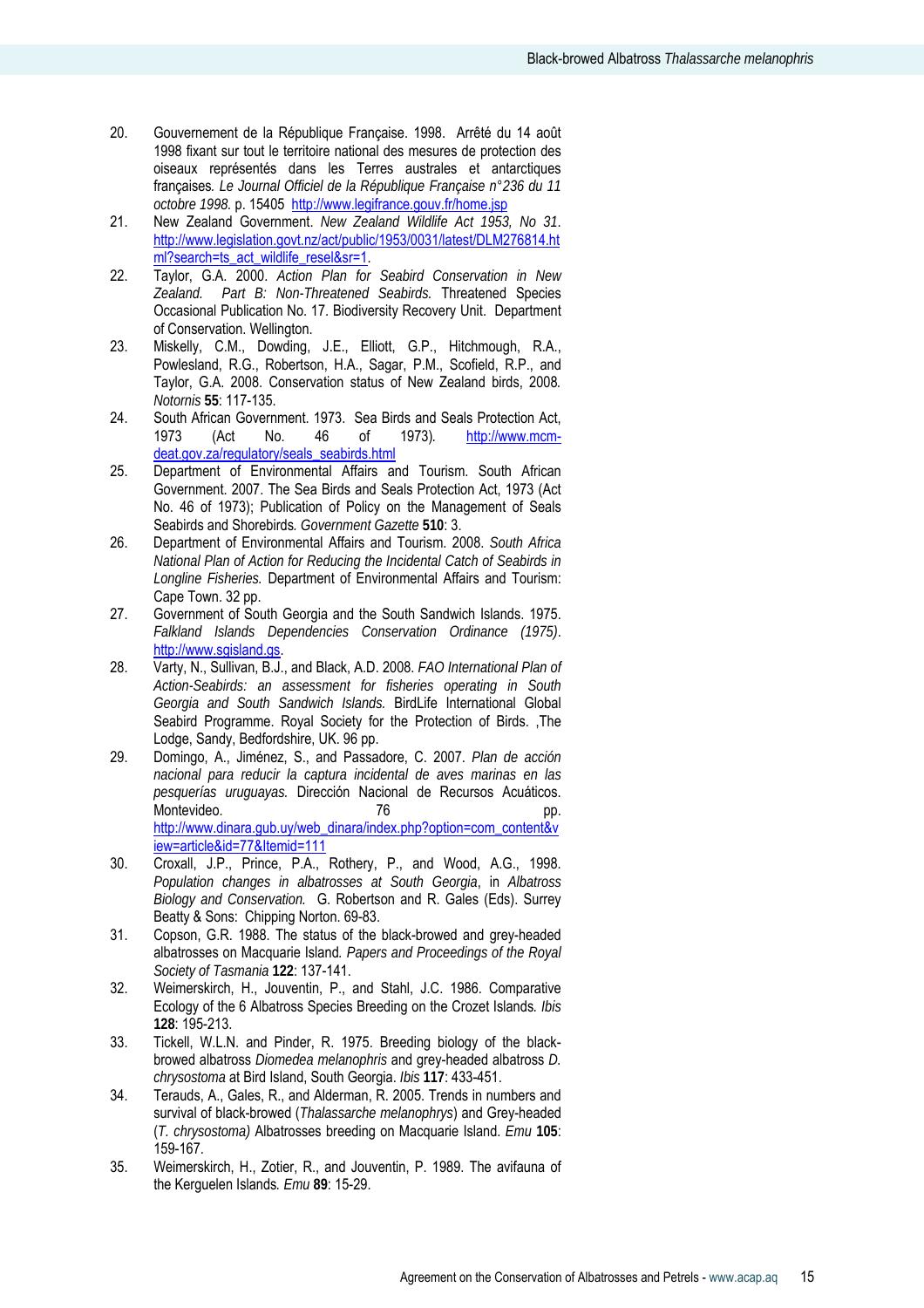- 36. Prince, P.A., Rothery, P., Croxall, J.P., and Wood, A.G. 1994. Population dynamics of black-browed and grey-headed albatrosses *Diomedea melanophris* and *D. chrysostoma* at Bird Island, South Georgia*. Ibis* **136**: 50-71.
- 37. Prince, P.A., Rodwell, S.P., Jones, M., and Rothery, P. 1993. Moult in black-browed and grey-headed albatrosses *Diomedea melanophris* and *D. chrysostoma*. *Ibis* **135**: 121-131.
- 38. Aguayo, A., Acevedo, J., and Acuña, P. 2003. Nuevo sitio de anidamiento del Albatros de ceja negra, *Diomedea melanophris* Temmink 1828, en el Seno Almirantazgo, Tierra del Fuego, Chile. *Anales Instituto Patagonia (Chile)* **31**: 91-96.
- 39. Marin, M. and Oehler, D. 2007. A new breeding colony of black-browed albatross (*Thalassarche melanophys*) for Chile. *Anales Instituto Patagonia (Chile)* **35**: 29-33.
- 40. Miskelly, C.M. 1997. *Biological notes on the Western Chain, Snares Islands, 1984/85 and 1985/86.* Conservation Advisory Science Notes. Department of Conservation. No. 144. Wellington.
- 41. Gales, R., 1998. *Albatross populations: status and threats*, in *Albatross Biology and Conservation.* G. Robertson and R. Gales (Eds). Surrey Beatty & Sons: Chipping Norton. pp 20-45.
- 42. Strange, I.J. 2008. *Aerial surveys of Black-browed Albatross Thalassarche melanophris breeding colonies in the Falkland Islands: the methodology employed and comparisons with surveys carried out in 1986-2005 and 2007.* Design in Nature. Falkland Islands. 60 pp.
- 43. Woehler, E.J., Auman, H.J., and Riddle, M.J. 2002. Long-term population increase of black-browed albatrosses *Thalassarche melanophrys* at Heard Island, 1947/1948-2000/2001*. Polar Biology* **25**: 921-927.
- 44. Lawton, K., Robertson, G., Valencia, J., Weinecke, B., and Kirkwood, R. 2003. The status of black-browed albatrosses *Thalassarche melanophrys* at Diego de Almagro Island, Chile*. Ibis* **145**: 502-505.
- 45. Arata, J., Robertson, G., Valencia, J., and Lawton, K. 2003. The Evangelistas Islets, Chile: a new breeding site for black-browed albatrosses*. Polar Biology* **26**: 687-690.
- 46. Robertson, G., Moreno, C.A., Lawton, K., Arata, J., Valencia, J., and Kirkwood, R. 2007. An estimate of the population sizes of black-browed (*Thalassarche melanophrys*) and grey-headed (*T. chrysostoma*) albatrosses breeding in the Diego Ramirez Archipelago, Chile. *Emu* **107**: 239-244.
- 47. Robertson, G., Moreno, C.A., Lawton, K., Kirkwood, R., and Valencia, J. 2008. Comparison of census methods for black-browed albatrosses breeding at the Ildefonso Archipelago, Chile*. Polar Biology* **31**: 153-162.
- 48. Godoy, N., Bahamondes, J., and Castilla, J.C. 2007. *Expedición al Seno Almirantazgo, Tierra del Fuego, Chile.* Facultad de Ciencias Biológicas, Pontificia Universidad Católica de Chile. Unpublished Report to the Wildlife Conservation Society.
- 49. Huin, N. and Reid, T. 2007. *Census of the Black-browed Albatross Population of the Falkland Islands.* Falklands Conservation. 44.
- 50. Poncet, S., Robertson, G., Phillips, R., Lawton, K., Phalan, B., Trathan, P., and Croxall, J. 2006. Status and distribution of wandering, blackbrowed and grey-headed albatrosses breeding at South Georgia*. Polar Biology* **29**: 772-781.
- 51. Jouventin, P., Stahl, J.C., Weimerskirch, H., and Mougin, J.L., 1984. *The seabirds of French Subantarctic Islands & Adélie Land, their status and conservation*, in *Status and conservation of the world's seabirds.* J.P. Croxall, P.J.H. Evans, and R.W. Schreiber (Eds). International Council for Bird Preservation Technical Publication No. 2. Cambridge. 609-625.
- 52. Tennyson, A., Imber, M., and Taylor, R. 1998. Numbers of black-browed mollymawks (*Diomedea m. melanophrys*) and white-capped mollymawks (*D. cauta steadi*) at the Antipodes Islands in 1994-95 and their population trends in the New Zealand region*. Notornis* **45**: 157- 166.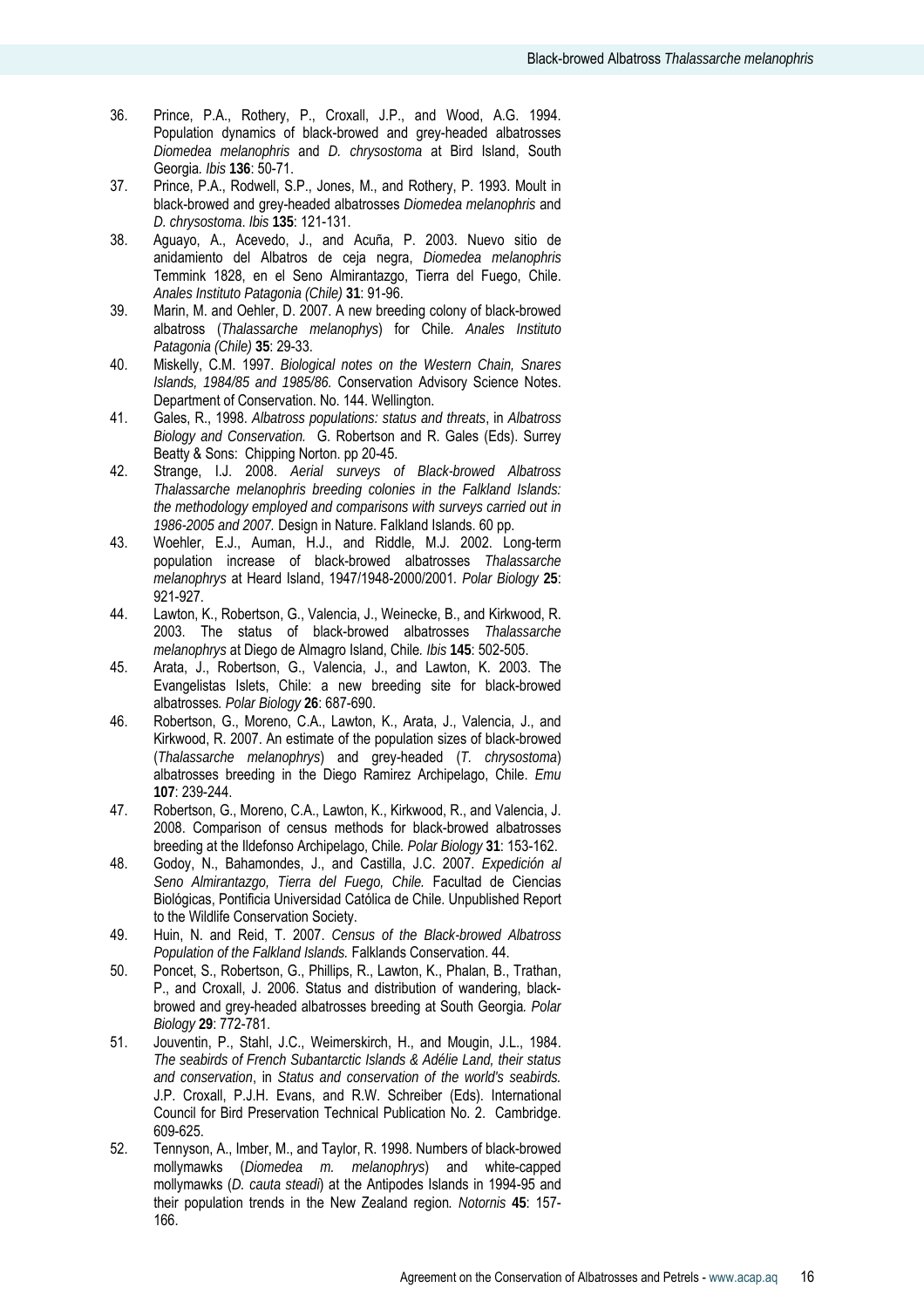- 53. United Nations Educational Scientific and Cultural Organzation. *World Heritage List*. http://whc.unesco.org/en/list.
- 54. UNESCO's Man and the Biosphere Programme (MAB) Maquarie Island. http://www.unesco.org/mabdb/br/brdir/directory/biores.asp?mode=all&c ode=AUL+03.
- 55. Ramsar Convention on Wetlands. http://www.ramsar.org/.
- 56. Australian Government. Department of the Environment, Water, Heritage, and the Arts. *Register of the National Estate (RNE)*. http://www.environment.gov.au/heritage/places/rne/index.html.
- 57. Tasmanian Government. Nature Conservation Act 2002. http://www.parks.tas.gov.au/manage/parksres/reserves.html*.*
- 58. Parks and Wildlife Service. 2006. *Macquarie Island Nature Reserve and World Heritage Area Management Plan.* Parks and Wildlife Service, Department of Tourism, Arts and the Environment. Hobart.
- 59. Parks and Wildlife Service and Biodiversity Conservation Branch. 2007. *Plan for the Eradication of Rabbits and Rodents on Subantarctic Macquarie Island.* Department of Tourism, Arts and the Environment & Department of Primary Industries and Water. Hobart.
- 60. Gouvernement de la République Française. 2006. Décret n°2006-1211 du 3 octobre 2006 portant création de la Réserve Naturelle des Terres Australes Françaises*. Journal Officiel de la République Française n°230 du 4 octobre 2006.* p.14673*.* http://www.legifrance.gouv.fr/home.jsp
- 61. Terres Australes et Antarctiques Françaises. 1985. *Arrêté n°14 du 30 Juillet 1985 relatif à la création de zones réservées à la recherché scientifique et technique dans les TAAF. Mises à jour / extensions : Décisions n°2006 – 22, n°108 du 16 juin 1989, n°147 du 13 septembre 1990, du 19 juillet 1991 ; arrêté 2002 - 42 du 18 décembre 2002*. http://www.taaf.fr/spip/spip.php?article354.
- 62. New Zealand Government. 1977. *New Zealand Reserves Act 1977*. http://www.legislation.govt.nz/.
- 63. Department of Conservation. 1988. *Conservation Management Strategy: Subantarctic Islands 1998-2008.* Southland Conservancy Conservation Management Planning Series No. 10. Department of Conservation. Invercagill. 114 pp.
- 64. McIntosh, E. and Walton, D.W.H. 2000. *Environmental Management Plan for South Georgia.* Published by the British Antarctic Survey on behalf of the Government of South Georgia and South Sandwich Islands. 104pp.
- 65. Pasteur, E. and Walton, W. 2006. *South Georgia: plan for progress, managing the environment 2006-2010.* . Published by the British Antarctic Survey on behalf of the Government of South Georgia and the South Sandwich Islands. 75pp. http://sgisland.org/pages/gov/PlanProgress.htm
- 66. Croxall, J.P. and Gales, R., 1998. *An assessment of the conservation status of albatrosses*, in *Albatross Biology and Conservation.* G. Robertson and R. Gales (Eds). Surrey Beatty & Sons: Chipping Norton. 46-65.
- 67. Rolland, V., Barbraud, C., and Weimerskirch, H. 2008. Combined effects of fisheries and climate on a migratory long-lived marine predator*. Journal of Applied Ecology* **45**: 4-13.
- 68. Weimerskirch, H. and Jouventin, P., 1998. *Changes in population sizes and demographic parameters of six albatross species breeding on the French sub-Antarctic islands*, in *Albatross: Biology and Conservation.* G. Robertson and R. Gales (Eds). Surrey Beatty & Sons: Chipping Norton, NSW, Australia. pp 84-91.
- 69. Delord, K., Besson, D., Barbraud, C., and Weimerskirch, H. 2008. Population trends in a community of large Procellariiforms of Indian Ocean: Potential effects of environment and fisheries interactions*. Biological Conservation* **141**: 1840-1856.
- 70. Arnold, J.M., Brault, S., and Croxall, J.P. 2006. Albatross populations in peril: A population trajectory for black-browed albatrosses at South Georgia*. Ecological Applications* **16**: 419-432.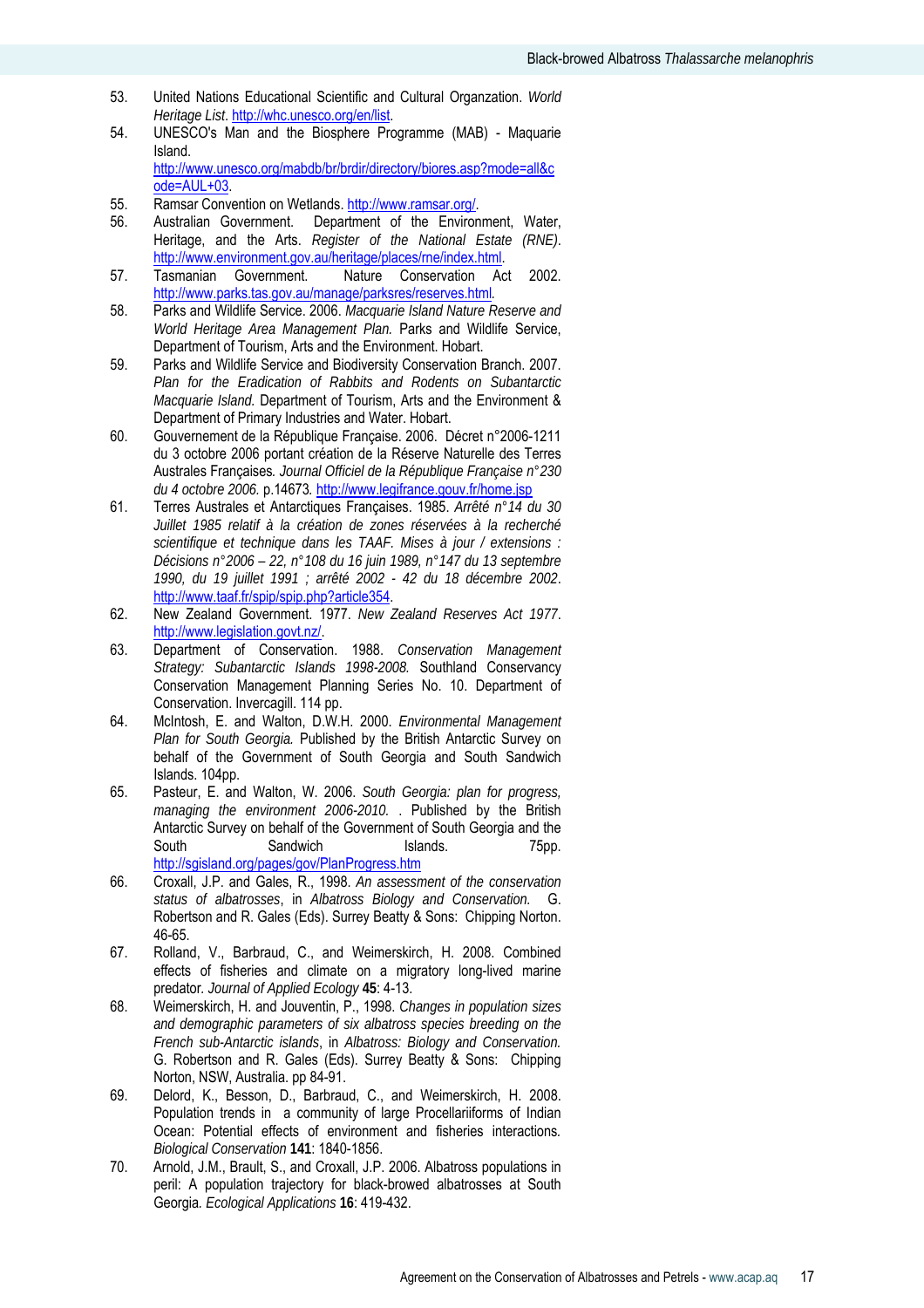- 71. Pannekoek, J. and van Strien, A. 2006. TRIM 3.53 (TRends & Indices for Monitoring data). Statistics Netherlands, Voorburg. http://www.cbs.nl/en-GB/menu/themas/natuurmilieu/methoden/trim/default.htm
- 72. Nevoux, M., Weimerskirch, H., and Barbraud, C. 2007. Environmental variation and experience-related differences in the demography of the long-lived black-browed albatross*. Journal of Animal Ecology* **76**: 159- 167.
- 73. Xavier, J.C., Croxall, J.P., and Reid, K. 2003. Interannual variation in the diets of two albatross species breeding at South Georgia: implications for breeding performance*. Ibis* **145**: 593-610.
- 74. Veran, S., Gimenez, O., Flint, E., Kendall, W.L., Doherty, P.F., and Lebreton, J.D. 2007. Quantifying the impact of longline fisheries on adult survival in the black-footed albatross*. Journal of Applied Ecology* **44**: 942-952.
- 75. Falkland Islands Government 2004. Conservation of Wildlife and Nature (Amendment) Ordinance 2004. *The Falklands Islands Gazette Supplement* **15**: 1-3.
- 76. Harper, P.C. 1987. Feeding behaviour and other notes on 20 species of Procellariiformes at sea*. Notornis* **34**: 169-192.
- 77. Prince, P.A., Huin, N., and Weimerskirch, H. 1994. Diving depths of albatrosses*. Antarctic Science* **6**: 353-354.
- 78. Weimerskirch, H., Capdeville, D., and Duhamel, G. 2000. Factors affecting the number and mortality of seabirds attending trawlers and long-liners in the Kerguelen area*. Polar Biology* **23**: 236-249.
- 79. Thompson, K.R. and Riddy, M.D. 1995. Utilization of Offal and Discards from Finfish Trawlers around the Falkland Islands by the Black-Browed Albatross *Diomedea melanophris. Ibis* **137**: 198-206.
- 80. Thompson, K.R. 1992. Quantitative analysis of the use of discards from squid trawlers by black-browed albatrosses *Diomedea melanophris* in the vicinity of the Falkland Islands*. Ibis* **134**: 11-21.
- 81. Gonzalez-Zevallos, D. and Yorio, P. 2006. Seabird use of discards and incidental captures at the Argentine hake trawl fishery in the Golfo San Jorge, Argentina*. Marine Ecology-Progress Series* **316**: 175-183.
- 82. Bugoni, L., Mancini, P.L., Monteiro, D.S., Nascimiento, L., and Neves, T. 2008. Seabird bycatch in the Brazilian pelagic longline fishery and a review of capture rates in the southwestern Atlantic Ocean*. Endangered Species Research* **5**: 137-147.
- 83. Cherel, Y. and Klages, N.T., 1998. *A review of the food of albatrosses*, in *Albatross Biology and Conservation.* G. Robertson and R. Gales (Eds). Surrey Beatty & Sons Pty Ltd: Chipping Norton. pp 113-136.
- 84. Cherel, Y., Weimerskirch, H., and Trouve, C. 2000. Food and feeding ecology of the neritic-slope forager black-browed albatross and its relationships with commercial fisheries in Kerguelen waters*. Marine Ecology-Progress Series* **207**: 183-199.
- 85. Cherel, Y., Weimerskirch, H., and Trouve, C. 2002. Dietary evidence for spatial foraging segregation in sympatric albatrosses (*Diomedea spp*.) rearing chicks at Iles Nuageuses, Kerguelen*. Marine Biology* **141**: 1117- 1129.
- 86. Reid, K., Croxall, J.P., and Prince, P.A. 1996. The fish diet of blackbrowed albatross *Diomedea melanophris* and grey-headed albatross *D. chrysostoma* at South Georgia*. Polar Biology* **16**: 469-477.
- 87. Prince, P.A. 1980. The food and feeding ecology of grey-headed albatross *Diomedea chrysostoma* and black-browed albatross *Diomedea melanophris. Ibis* **122**: 476-488.
- 88. Rodhouse, P.G. and Prince, P.A. 1993. Cephalopod prey of the blackbrowed albatross *Diomedea melanophrys* at South-Georgia*. Polar Biology* **13**: 373-376.
- 89. Petersen, S.L., Phillips, R.A., Ryan, P.G., and Underhill, L.G. 2008. Albatross overlap with fisheries in the Benguela Upwelling System: implications for conservation and management*. Endangered Species Research* **5**: 117-127.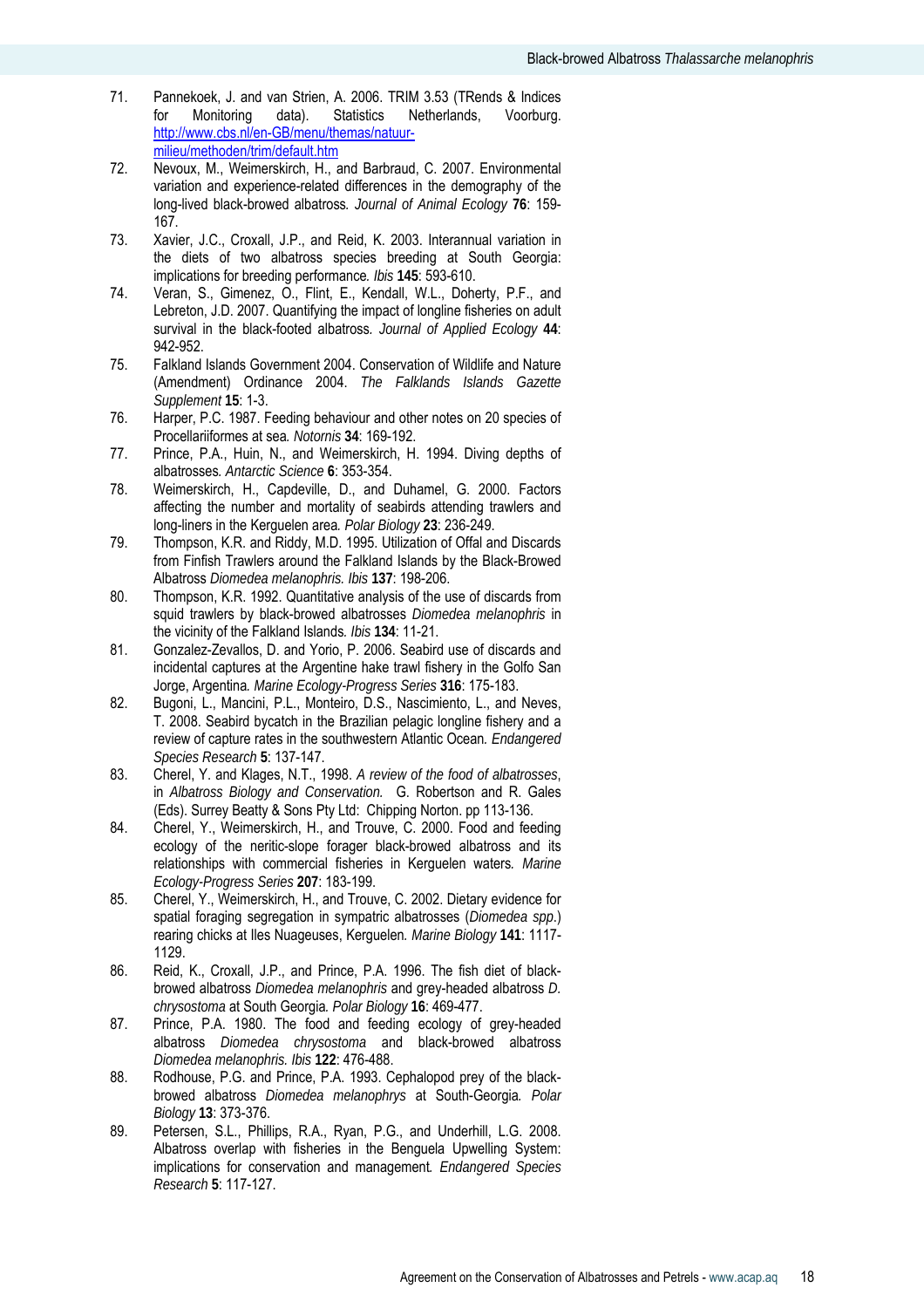- 90. Phillips, R.A., Silk, J.R.D., Phalan, B., Catry, P., and Croxall, J.P. 2004. Seasonal sexual segregation in two *Thalassarche* albatross species: competitive exclusion, reproductive role specialization or foraging niche divergence? *Proceedings of the Royal Society of London Series B-Biological Sciences* **271**: 1283-1291.
- 91. Wood, A.G., Naef-Daenzer, B., Prince, P.A., and Croxall, J.P. 2000. Quantifying habitat use in satellite-tracked pelagic seabirds: application of kernel estimation to albatross locations*. Journal of Avian Biology* **31**: 278-286.
- 92. Weimerskirch, H., Mougey, T., and Hindermeyer, X. 1997. Foraging and provisioning strategies of black-browed albatrosses in relation to the requirements of the chick: natural variation and experimental study*. Behavioral Ecology* **8**: 635-643.
- 93. Huin, N. 2002. Foraging distribution of the black-browed albatross, *Thalassarche melanophris*, breeding in the Falkland Islands*. Aquatic Conservation-Marine and Freshwater Ecosystems* **12**: 89-99.
- 94. Pinaud, D. and Weimerskirch, H. 2007. At-sea distribution and scaledependent foraging behaviour of petrels and albatrosses: a comparative study*. Journal of Animal Ecology* **76**: 9-19.
- 95. Terauds, A., Gales, R., Baker, G.B., and Alderman, R. 2006. Foraging areas of black-browed and grey-headed albatrosses breeding on Macquarie Island in relation to marine protected areas*. Aquatic Conservation: Marine and Freshwater Ecosystems* **16**: 133-146.
- 96. Prince, P.A., Croxall, J.P., Trathan, P.N., and Wood, A.G., 1998. *The pelagic distribution of South Georgia albatrosses and their relationship with fisheries*, in *Albatross Biology and Conservation.* G. Robertson and R. Gales (Eds). Surrey Beatty & Sons: Chipping Norton. pp 137-167.
- 97. Lawton, K., Kirkwood, R., Robertson, G., and Raymond, B. 2008. Preferred foraging areas of Heard Island albatrosses during chick raising and implications for the management of incidental mortality in fisheries*. Aquatic Conservation-Marine and Freshwater Ecosystems* **18**: 309-320.
- 98. Weimerskirch, H., Bartle, J.A., Jouventin, P., and Stahl, J.C. 1988. Foraging ranges and partitioning of feeding zones in three species of southern albatrosses*. Condor* **90**: 214-219.
- 99. Gremillet, D., Wilson, R.P., Wanless, S., and Chater, T. 2000. Blackbrowed albatrosses, international fisheries and the Patagonian Shelf*. Marine Ecology-Progress Series* **195**: 269-280.
- 100. Moreno, C.A., Arata, J.A., Rubilar, P., Hucke-Gaete, R., and Robertson, G. 2006. Artisanal longline fisheries in Southern Chile: Lessons to be learned to avoid incidental seabird mortality*. Biological Conservation* **127**: 27-36.
- 101. Phillips, R.A., Silk, J.R.D., Croxall, J.P., Afanasyev, V., and Bennett, V.J. 2005. Summer distribution and migration of nonbreeding albatrosses: Individual consistencies and implications for conservation*. Ecology* **86**: 2386-2396.
- 102. Sullivan, B., Reid, T., Huin, N., Neves, T., and Warlich, R. 2004. *Colour marking of fledgling black-browed albatross on Steeple Jason Island.* Falklands Conservation.
- 103. Bugoni, L., Neves, T.S., Leite Jr, N.O., Carvalho, D., Sales, G., Furness, R.W., Stein, C.E., Peppes, F.V., Giffoni, B.B., and Monteiro, D.S. 2008. Potential bycatch of seabirds and turtles in hook-and-line fisheries of the Itaipava Fleet, Brazil*. Fisheries Research* **90**: 217-224.
- 104. Neves, T. and Olmos, F., 1998. *Albatross mortality in fisheries off the coast of Brazil*, in *Albatross Biology and Conservation.* G. Robertson and R. Gales (Eds). Surrey Beatty & Sons: Chipping Norton. pp 214- 219.
- 105. Ryan, P.G., Keith, D.G., and Kroese, M. 2002. Seabird bycatch by longline fisheries off southern Africa, 1998-2000*. South African Journal of Marine Science* **24**: 103-110.
- 106. BirdLife Global Seabird Programme. 2008. *Albatross Task Force Annual Report 2007.* Royal Society for the Protection of Birds, The Lodge, Sandy, Bedfordshire, UK.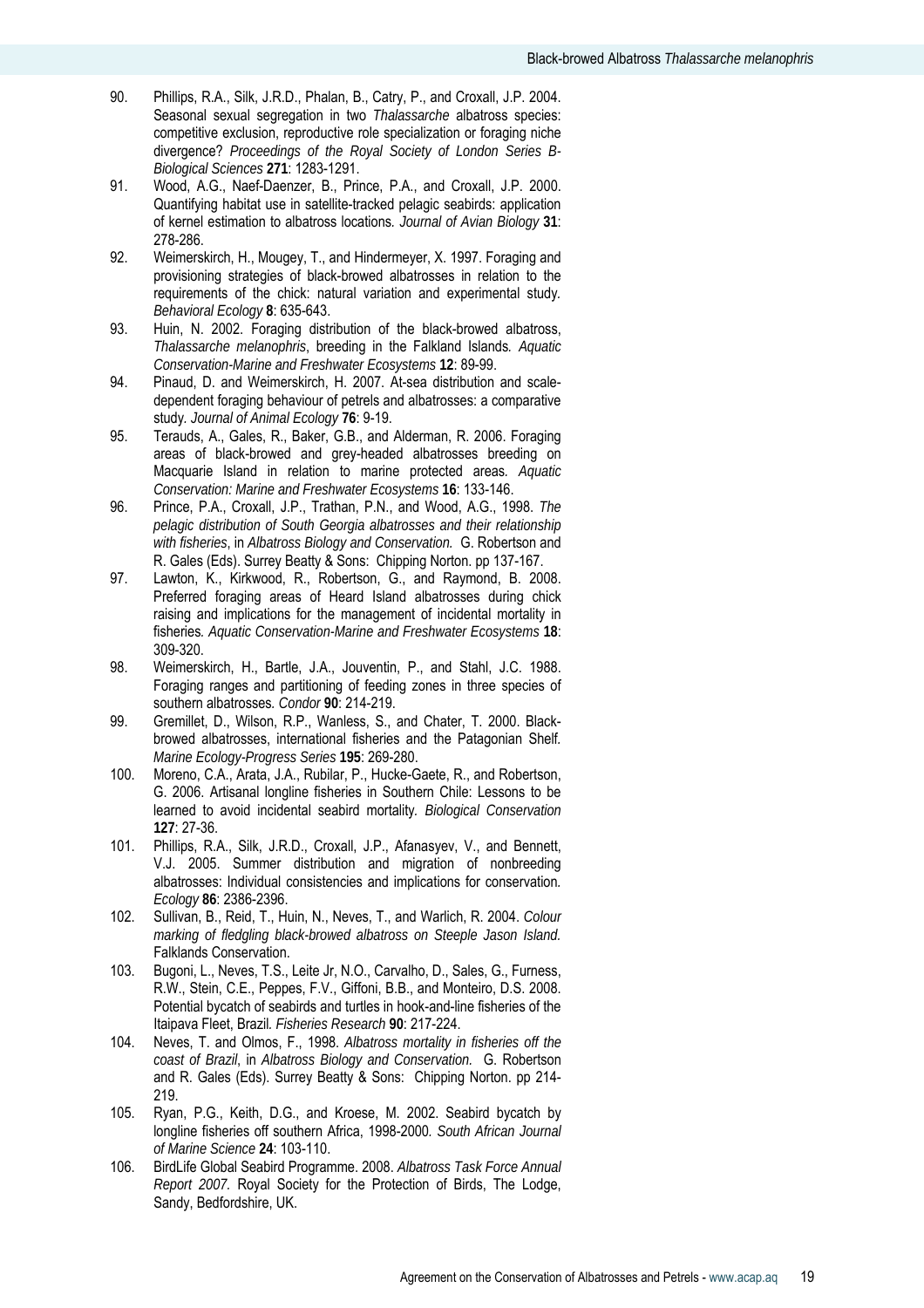- 107. Seco Pon, J.P., Gandini, P.A., and Favero, M. 2007. Effect of longline configuration on seabird mortality in the Argentine semi-pelagic Kingclip *Genypterus blacodes* fishery*. Fisheries Research* **85**: 101-105.
- 108. Favero, M., Khatchikian, C.E., Arias, A., Rodriguez, M.P.S., Canete, G., and Mariano-Jelicich, R. 2003. Estimates of seabird by-catch along the Patagonian Shelf by Argentine longline fishing vessels, 1999-2001*. Bird Conservation International* **13**: 273-281.
- 109. Delord, K., Gasco, N., Weimerskirch, H., Barbraud, C., and Micol, T. 2005. Seabird mortality in the Patagonian toothfish longline fishery around Crozet and Kerguelen Islands, 2001-2003*. CCAMLR Science* **12**: 53-80.
- 110. Sullivan, B.J., Reid, T.A., and Bugoni, L. 2006. Seabird mortality on factory trawlers in the Falkland Islands and beyond*. Biological Conservation* **131**: 495-504.
- 111. Reid, T.A., Sullivan, B.J., Pompert, J., Enticott, J.W., and Black, A.D. 2004. Seabird mortality associated with Patagonian Toothfish (*Dissostichus eleginoides*) longliners in Falkland Islands waters*. Emu* **104**: 317-325.
- 112. Watkins, B.P., Petersen, S.L., and Ryan, P.G. 2008. Interactions between seabirds and deep-water hake trawl gear: an assessment of impacts in South African waters*. Animal Conservation* **11**: 247-254.

#### **COMPILED BY**

Wiesława Misiak ACAP Secretariat

#### **CONTRIBUTORS**

Ewan Wakefield British Antarctic Survey

John Croxall BirdLife International

Anton Wolfaardt ACAP Officer - UK South Atlantic Overseas **Territories** 

Mark Tasker Vice-Chair, ACAP Advisory Committee

ACAP Breeding Sites Working Group Contact: Richard Phillips raphil@bas.ac.uk

ACAP Status and Trends Working Group Contact: Rosemary Gales Rosemary.Gales@dpiw.tas.gov.au

ACAP Taxonomy Working Group Contact: Michael Double Mike.Double@aad.gov.au

BirdLife International, Global Seabird Programme Contact: Cleo Small

Cleo.Small@rspb.org.uk **Maps:** Frances Taylor

**Tracking Satellite Data contributors:** John Croxall, Richard Phillips, Janet Silk, Dirk Briggs, Andy Wood (British Antarctic Survey), Javier Arata (Universidad Austral de Chile), Graham Robertson (Australian Antarctic Division), Nic Huin (Falklands Conservation), Henri Weimerskirch (Centre d'Etudes Biologiques de Chizé), Nigel Brothers, April Hedd, Rosemary Gales, Rachael Alderman (Department of Primary Industries, Water and Environment (DPIWE), Tasmania), Samantha Petersen, Peter Ryan (Percy FitzPatrick Institute).

# **RECOMMENDED CITATION**

Agreement on the Conservation of Albatrosses and Petrels. 2010. ACAP Species assessment: Black-browed Albatross *Thalassarche melanophris.* Downloaded from http://www.acap.aq on 11 October 2010.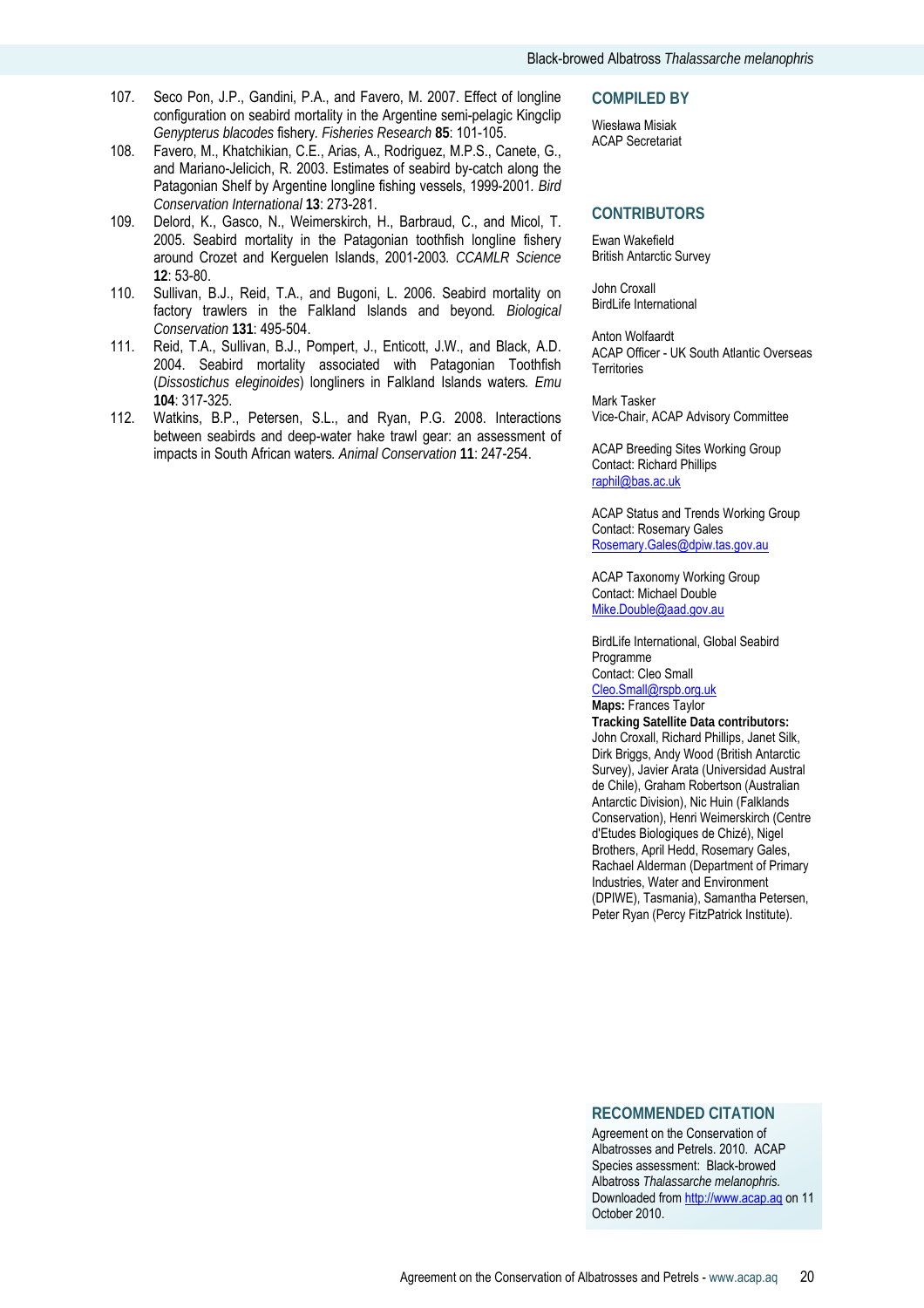# **GLOSSARY AND NOTES**

(i) **Years**.

The "split-year" system is used. Any count (whether breeding pairs or fledglings) made in the austral summer (e.g. of 1993/94) is reported as the second half of this split year (i.e. 1994).

The only species which present potential problems in this respect are *Diomedea* albatrosses, which lay in December-January, but whose fledglings do not depart until the following October-December. In order to keep records of each breeding season together, breeding counts from e.g. December 1993-January 1994 and productivity counts (of chicks/fledglings) of October-December 1994 are reported as 1994.

If a range of years is presented, it should be assumed that the monitoring was continuous during that time. If the years of monitoring are discontinuous, the actual years in which monitoring occurred are indicated.

**(ii) Methods Rating Matrix (based on NZ rating system)** 

# **METHOD**

**A** Counts of nesting adults (Errors here are detection errors (the probability of not detecting a bird despite its being present during a survey), the "nest-failure error" (the probability of not counting a nesting bird because the nest had failed prior to the survey, or had not laid at the time of the survey) and sampling error).

**B** Counts of chicks (Errors here are detection error, sampling and nest-failure error. The latter is probably harder to estimate later in the breeding season than during the incubation period, due to the tendency for egg- and chick-failures to show high interannual variability compared with breeding frequency within a species).

**C** Counts of nest sites (Errors here are detection error, sampling error and "occupancy error" (probability of counting a site or burrow as active despite it's not being used for nesting by birds during the season).

**D** Aerial-photo (Errors here are detection errors, nest-failure error, occupancy error and sampling error (error associated with counting sites from photographs), and "visual obstruction bias" - the obstruction of nest sites from view, always underestimating numbers).

**E** Ship- or ground- based photo (Errors here are detection error, nest-failure error, occupancy error, sampling error and "visual obstruction bias" (the obstruction of nest sites from view from low-angle photos, always underestimating numbers)

**F** Unknown

**G** Count of eggs in subsample population

**H** Count of chicks in subsample population and extrapolation (chicks x breeding success - no count of eggs)

# **RELIABILITY**

- **1** Census with errors estimated
- **2** Distance-sampling of representative portions of colonies/sites with errors estimated
- **3** Survey of quadrats or transects of representative portions of colonies/sites with errors estimated
- **4** Survey of quadrats or transects without representative sampling but with errors estimated
- **5** Survey of quadrats or transects without representative sampling nor errors estimated
- **6** Unknown

**(iii) Population Survey Accuracy** 

**High** Within 10% of stated figure;

**Medium** Within 50% of stated figure;

**Low** Within 100% of stated figure (eg coarsely assessed via area of occupancy and assumed density) **Unknown** 

# **(iv) Population Trend**

Trend analyses were run in TRIM software using the linear trend model with stepwise selection of change points (missing values removed) with serial correlation taken into account but not overdispersion.